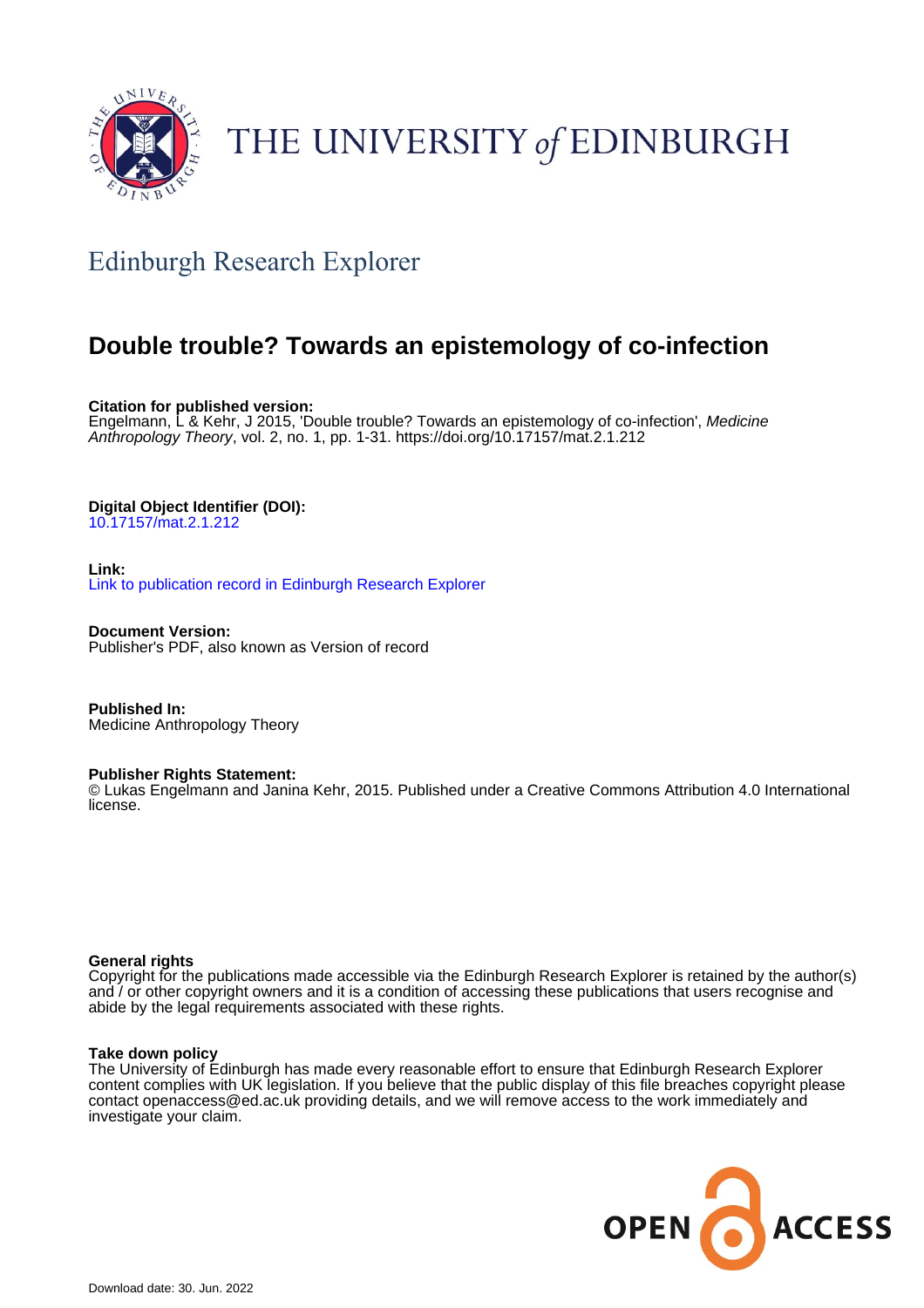MAT Nedicine Anthropology Theory

**ARTICLES** 

# Double trouble? Towards an epistemology of co-infection

Lukas Engelmann and Janina Kehr

## Abstract

Tuberculosis and HIV co-infection came to figure as one of the major global health problems at the beginning of the twenty-first century, with multiple attempts to tackle this intricate issue on epidemiological, clinical, and public health levels. In this article, we propose thinking beyond the practical problems caused by co-infections in order to explore medicine's epistemological attachment to the idea of single diseases, using TB/HIV as an analytical lever. We retrace how TB/HIV co-infection has been problematised in public health discourses since the 1990s, particularly in WHO reports and international public health journals, and show that it has been mainly discussed as a complex biosocial phenomenon in need of more resources. The epistemological interrogation of the concept of co-infection itself – as an entangled object of two or more diseases with different histories and social, political, and scientific identities – is largely missing. To elaborate on this gap, we look at the translational processes between the two diseases and their communities, and suggest concrete historical and ethnographic entry points for future research on this global health phenomenon.

## Keywords

AIDS, tuberculosis, global health, Ludwig Fleck, history, anthropology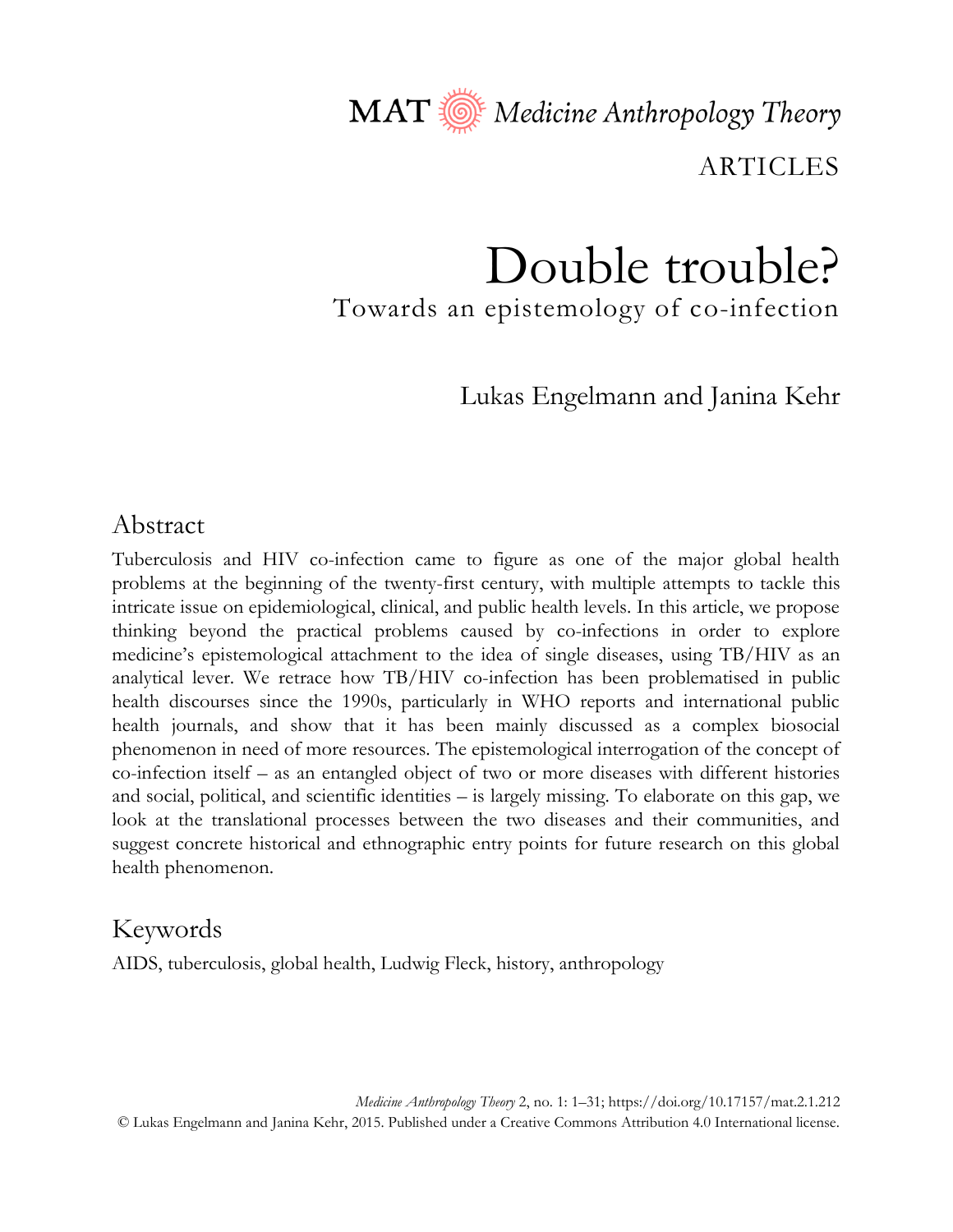## Introduction *#deadlyduo*

During the twentieth international AIDS conference, held in Melbourne in 2014, two colourful creatures jumped around the convention and exhibition centre: a rather long, green stick with a funny face, licking its lips in pleasant anticipation, and a plump, purple ball, raising its eyebrows in pitiable despair. Under the hashtag #deadlyduo, the already significant global attention to the conference was supplemented by tweeted pictures of the human-sized plush figures – the green stick embodying TB and the purple ball incarnating HIV. The duo advertised a 'first-time-ever' event at an international AIDS conference: a 'TB/HIV networking zone' with a plenteous programme of speakers, studies, and events, all dedicated to the ever more pressing phenomenon of co-infection.

The comical representation of the two pathogens exemplifies the common strategy of ridiculing the causal agent of a disease in order to empower those who oppose it. This spectacle of two personified pathogens worked, also, as recognition of the distinctiveness of each disease. While TB/HIV has much been campaigned upon, and while different protagonists and institutions have worked hard to introduce this #deadlyduo into global health's repertoire of action, TB and HIV never ceased to be two separate entities. Much work was needed to bring them together into one frame of reference, so that they could circulate on Twitter and elsewhere together.

Already in the late 1980s, papers were being published that not only argued for the inclusion of TB on the list of AIDS index diseases but that also pointed to the changing biology of TB in cases of HIV, and thus to the drastic increase of complexity when dealing with patients who manifest both diseases (Nambuya et al. 1988). Since the emergence of a significant number of TB cases in people with HIV during the last two decades, the infection of one person with TB and HIV simultaneously has been called a broad variety of names. The earliest official WHO papers reported a 'deadly partnership' (WHO Global Tuberculosis Programme and UNAIDS 1996), while in more recent publications, TB/HIV co-infection has been referred to as a 'perfect storm' (Yoon 2007) and a 'deadly liaison' (Kaufmann and Walker 2009). A special issue of the *Journal for Infectious Diseases* framed it as 'synergistic pandemics' (Mayer and Dukes Hamilton 2010), while others conceptualised it as 'double suffering' (Vidal and Kuaban 2011) or 'double stigma' (Daftary 2012). In 2007, 1.37 million people infected with HIV were estimated to be co-infected with TB, and one in four deaths from TB was related to HIV (Getahun et al. 2010). These numbers illustrate the severity of TB/HIV co-infection as a public health threat; our interest is in how it has become increasingly 'branded' (Ogden, Walt, and Lush 2003) as a unique problem in need of independent political and financial means at the beginning of the new millennium. The combined acronym of TB/HIV has thus turned into a distinguishable and common 'brand'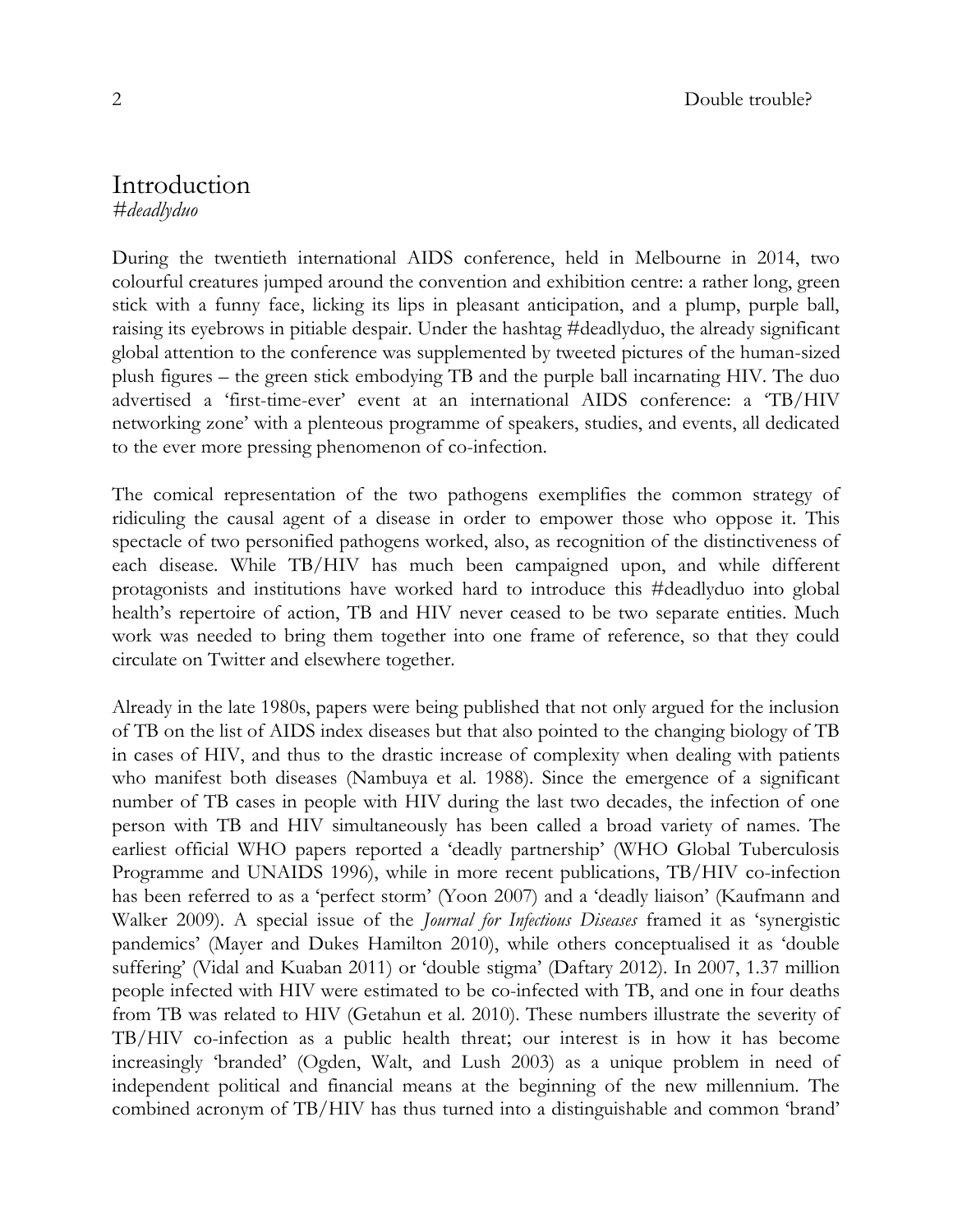in the field of global health, much like related treatment approaches including DOTS, HAART, PreP, or TasP, and the attempt to combine them (Farmer et al. 2001).<sup>1</sup>

#### *The addition of syndemics*

Yet does one plus one really equal two? Are TB and HIV taken together 'just' a deadly duo? The coappearance of both diseases in patients indeed leads to an added level of complexity, oftentimes framed as a 'syndemic' (Singer 1996), yielding new questions, problems, and challenges for the clinic and public health. The objective of a syndemics approach is to acknowledge co-occurring epidemics as fundamentally entangled and structured by similar epidemiological conditions of poverty, inequality, and discrimination, all adding up to states of bad health (Singer et al. 2006). Syndemics research thus focuses on those 'communities experiencing co-occurring epidemics that *additively* increase negative health consequences' (Singer 2009, 12). In other words, co-infections like TB/HIV but also epidemics like drug addiction and hepatitis 'add up', becoming even more severe, multiplying their disastrous health consequences. Within a concept of syndemics, co-infections are thus framed as multiplied deadly afflictions, which constitute first and foremost a deadly phenomenon, as well as an intriguing practical problem in the clinic and in public health, determined by structural factors. In the syndemics literature, it is argued that these structural factors not only add up to bad health, but also multiply the vectors of overall disease burden (Singer 2009, 21). The 'inability to take into account biological, social, and political issues of coinfection' (Taylor and Harper 2014, 199) is held responsible for the ravages of syndemics, and it is in this field that public health policies and treatment and prevention programmes need to be improved. In the end, the concept of syndemics shows how single-disease approaches that do not take into account structural inequalities constantly fail. Its proponents usually make a prescriptive argument that such inequalities should be addressed in conjunction with each other, taking into account the multiplied complexity for treatment and prevention in dire socioeconomic conditions when more than one epidemic occurs at a time.

Proposing syndemics as a way to conceive of the practical and structural problems coinfections create does not, however, seem entirely satisfactory to us, as it does not

<sup>1</sup> These acronyms translate to: Directly Observed Treatment–Short Course (DOTS), Highly Active Antiretroviral Therapy (HAART), Pre-exposure Prophylaxis (PreP), and Treatment as Prevention (TasP).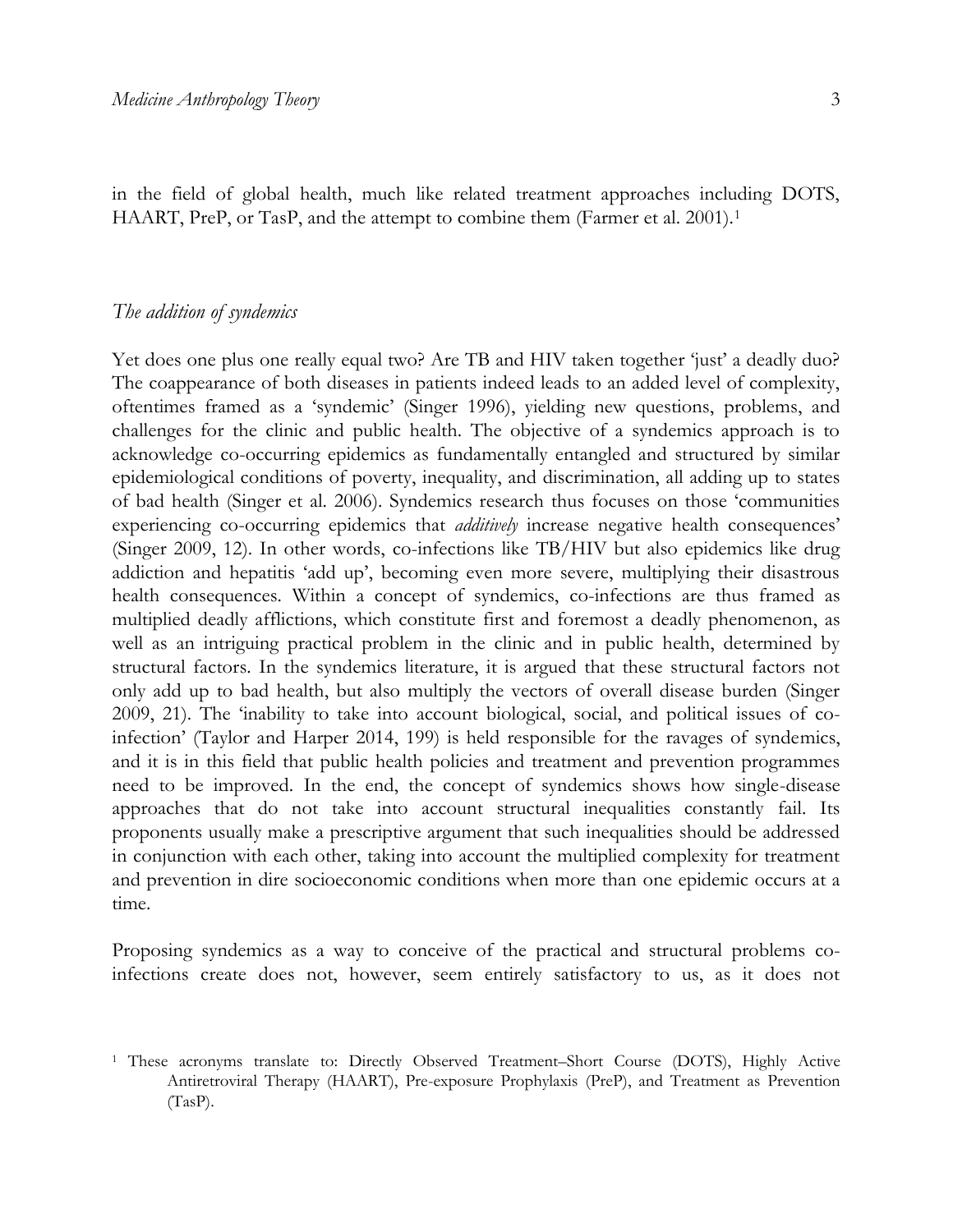fundamentally question the single-disease framework and its associated ways of research. We therefore suggest taking TB/HIV not only as a practical problem but also as a heuristic lens, as an analytic lever, so to speak. Instead of only creating problems, TB/HIV can also open up new ways to rewrite and rethink the histories and presents of TB and HIV, as well as the general phenomenon of co-infection: entanglement. We argue that as a new, combined entity, TB/HIV permits not only a fresh look at each disease's field of knowledge and practice, but also epistemological questions on how to know and see infectious diseases. We suggest, with this perspective, that one plus one does not equal two: co-infections are more than deadly duos, they are more than complex syndemics. They are intriguing 'epistemological obstacles' (Bachelard 2002) – not only for medical and public health practice, but also for the social sciences and humanities.

We understand epistemological obstacles to be productive: they challenge established ways of seeing and dealing with disease, and allow us to investigate new avenues for different kinds of research on epidemics. Seeing diseases as co-infections allows us to think and analyse beyond the given narratives of specific diseases, and draws our attention to common problems, shared underlying conditions, and the ways in which strategies and concepts, which have been developed to tackle one disease, travel on to another. Conferences, archives, library sections, reading lists, series and collections, and book chapters and articles regularly follow disease 'biographies'. It thus takes a great deal of intellectual effort and creativity to bridge their histories, to relate them; to find concepts, practices, and ideas in the in-between of two diseases; and to follow how one disease informs the ways in which another disease is approached. Some work has already be done to show how epidemics simultaneously reveal and veil each other, most recently by Julie Livingston (2012), who shows the interrelations between AIDS and cancer in Botswana, and by Johanna Crane (2011), who links the conceptualisation of treatment resistance in the field of HIV to the problematisation of multiresistant tuberculosis. Even as we write this, other co-infections like AIDS and hepatitis C are becoming new grounds of research and funding (see, for example, Chabrol 2014c).

As researchers in the field of anthropology and the history of infectious diseases, we wish to slightly step back from the dire reality of multiplied disease loads, and instead interrogate the historical conditions in which co-infections became problems of health politics and policies in the first place. By shedding light on the processes through which TB/HIV co-infection came to figure as a productive concept, we aim to foreground issues of clinical complexity, lack of funding, pharmaceutical development, and advocacy in the field of global public health. Our argument – that thinking with 'co-infection' challenges our idea of disease entities – is therefore informed by a historical anthropology of sorts, rather than ethnographic material collected through interactions with health professionals on the ground or global health actors and institutions. While this is a preliminary investigation of the global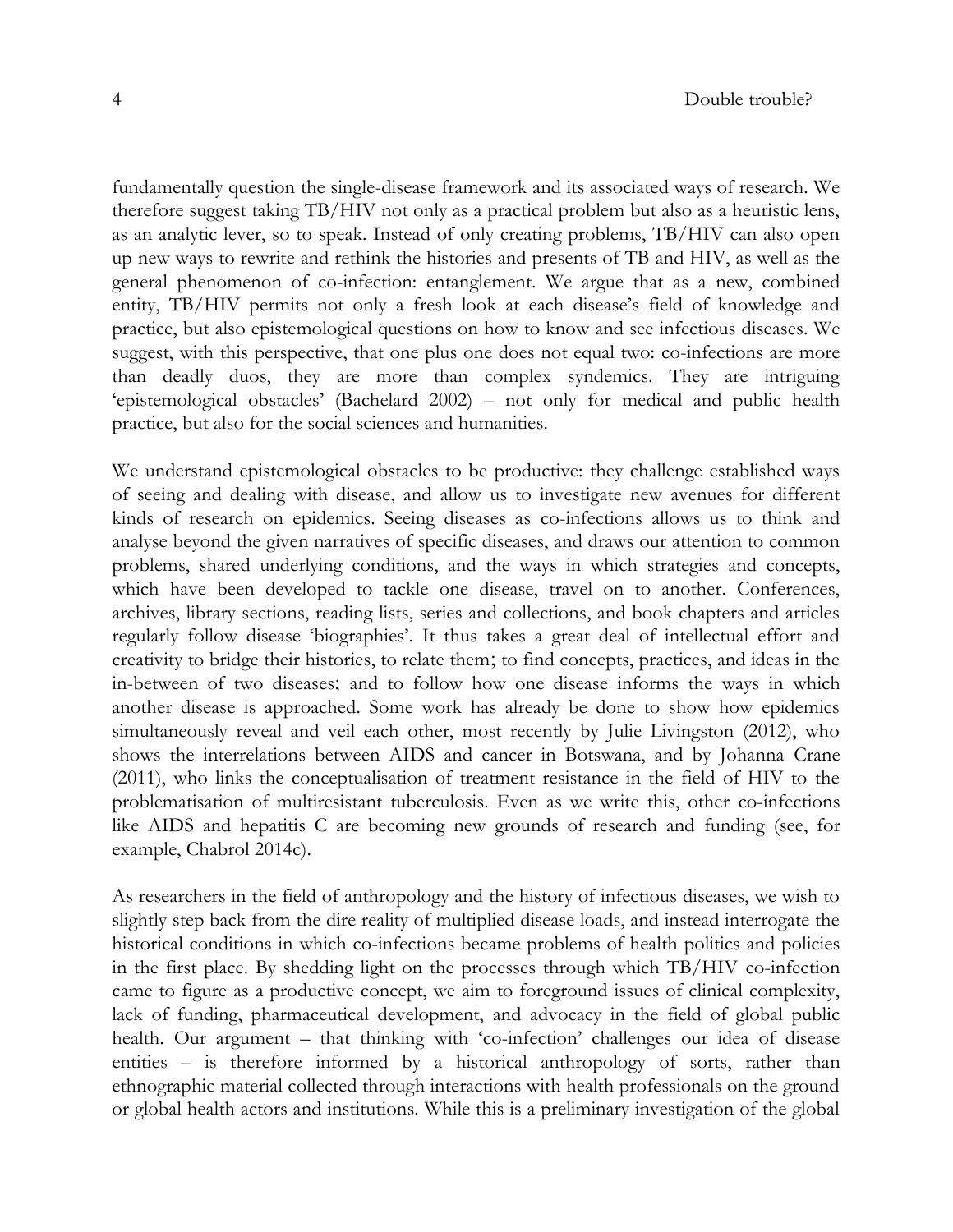health and medicine policy documents that shaped the discourse on co-infection in the late 1990s and early 2000s, our larger epistemological argument suggests ways in which historical and ethnographic research on diseases of co-infection might be conceptualised in the future.

## TB/HIV as an epistemological obstacle

TB/HIV is a paradigmatic example of the insufficiency and inadequacy – and yet solidity – of singular clinical, epidemiological, and other classification systems, which are made to separate and to distinguish phenomena. These systems are designed to order complexities, rather than perceive them. We take TB/HIV as a synecdoche, a case that exemplifies the fundamental questions that arise when dealing with the parallel and entangled occurrence of multiple diseases at the same time, where one disease veils and simultaneously reveals the other (Livingston 2012). As recent studies on hepatitis C and HIV (Greub et al. 2000; Chabrol 2014c) show, pathologies manifest differently once their entanglement ceases to be masked by the divisions – diagnostic procedures, economic interests, research opportunities, and political urgency – of the medical and scientific field. As such, co-infections pose challenges to treatment guidelines, clinical protocols, randomised trials, epidemiological models, and practices of care – as well as the epistemological premises of writing and thinking about diseases in the social sciences and humanities. That is why we understand TB/HIV as an epistemological obstacle in the productive sense. As an entangled phenomenon, TB/HIV produces continuous and shifting states of complexity, which are due to the distinct histories and presents of TB and HIV, but which can never fully be referred to by them nor be explained by them alone. TB/HIV thus constitutes a new entity for public health while at the same time being entrapped in two already-existing disease histories, which have to be rewritten for the future. In TB/HIV, we thus see co-infection as a process that both dissolves and stabilises two of the major infectious diseases in global health.

To better grasp this parallel process we turn to Ludwik Fleck's (1981) seminal work on the genesis of a scientific fact. Fleck (1981, 109) used the term 'translation' to describe the process of two thought collectives talking to each other: 'Collectives, if real communication exists between them, will exhibit shared traits independent of the uniqueness of any particular collective'. Building on Fleck's description of how the concept of syphilis passed from one thought community to another, we see translation in the context of TB/HIV as the following: the entanglement of TB and HIV can be understood as the passage of one thought community and disease concept *through* the other. We take from Fleck the observation that if an entangled object made of different collectives appears, there ought to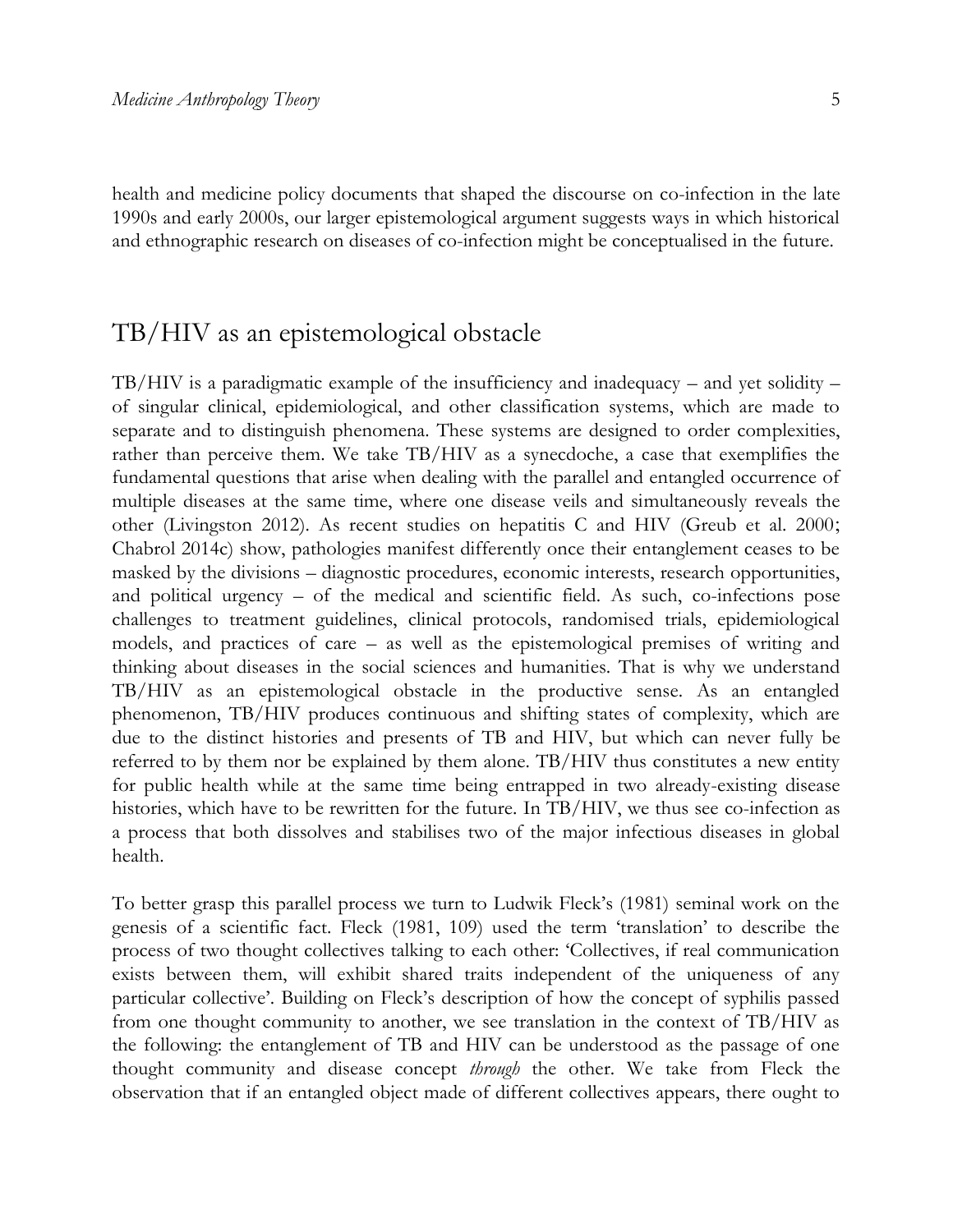be a common ground in both diseases that permits the entangling of the object in the first place. Thus, co-infection allows us to interrogate the pasts and presents of diseases for their common ground and shared traits. Such features might contest the uniqueness and specificity of both TB and HIV/AIDS; they might also reveal that treatment and prevention of TB and HIV continue to be largely structured by a modern understanding of infectious diseases as caused by discrete microbiological agents, best solved through pharmaceutical treatment, and always entangled in the social, political, and cultural webs that make up societies in history.

If translation is successful, and communication takes place, then transformation is inevitable. Fleck (1981, 111) continues: 'Communication never occurs without a transformation, and indeed always involves a stylised remodeling, which intracollectively achieves corroboration and which intercollectively yields fundamental alteration'. The crucial point here for the case of TB/HIV co-infection is: when the thought collectives of TB and HIV communicate, they are always already transforming their ideas and concepts of the diseases at stake. This means that the concepts a) gain strength and significance within the existing collectives, and simultaneously b) become altered in between the thought collectives. For Fleck, this doubled process of alteration and corroboration is the basis for an epistemological approach to the genesis and development of any knowledge.

Our brief evaluation of both diseases in their own spheres, and of efforts to address their short entangled history, reveals both the sturdiness of certain aspects of each disease as well as the fluidity and contingency of the very same cultural, social, and biological elements involved in their making. While the lens of co-infection might partly dissolve the existence of single-disease concepts in medicine and public health, their practical use endures, solidly anchored. Given the endurance of single-disease concepts, we begin in the next section by engaging with the histories and presents of TB and HIV. Following that discussion, we trace the features of each disease that get invoked in relation to the phenomenon of TB/HIV coinfection, as found in public health publications and WHO reports from the early 1990s through the present. We then use this analysis as a tool to open up new research questions and to propose strategic entry points for future ethnographic and historical research in this emergent field of histories and anthropologies of co-infection.

## Single diseases

In his classic work on the history of nosography – the systematic description of diseases – Knut Faber (1930, 7) states that the clinician 'cannot live, cannot speak or act without the concept of morbid categories'. The idea of morbid categories, or single-disease concepts, is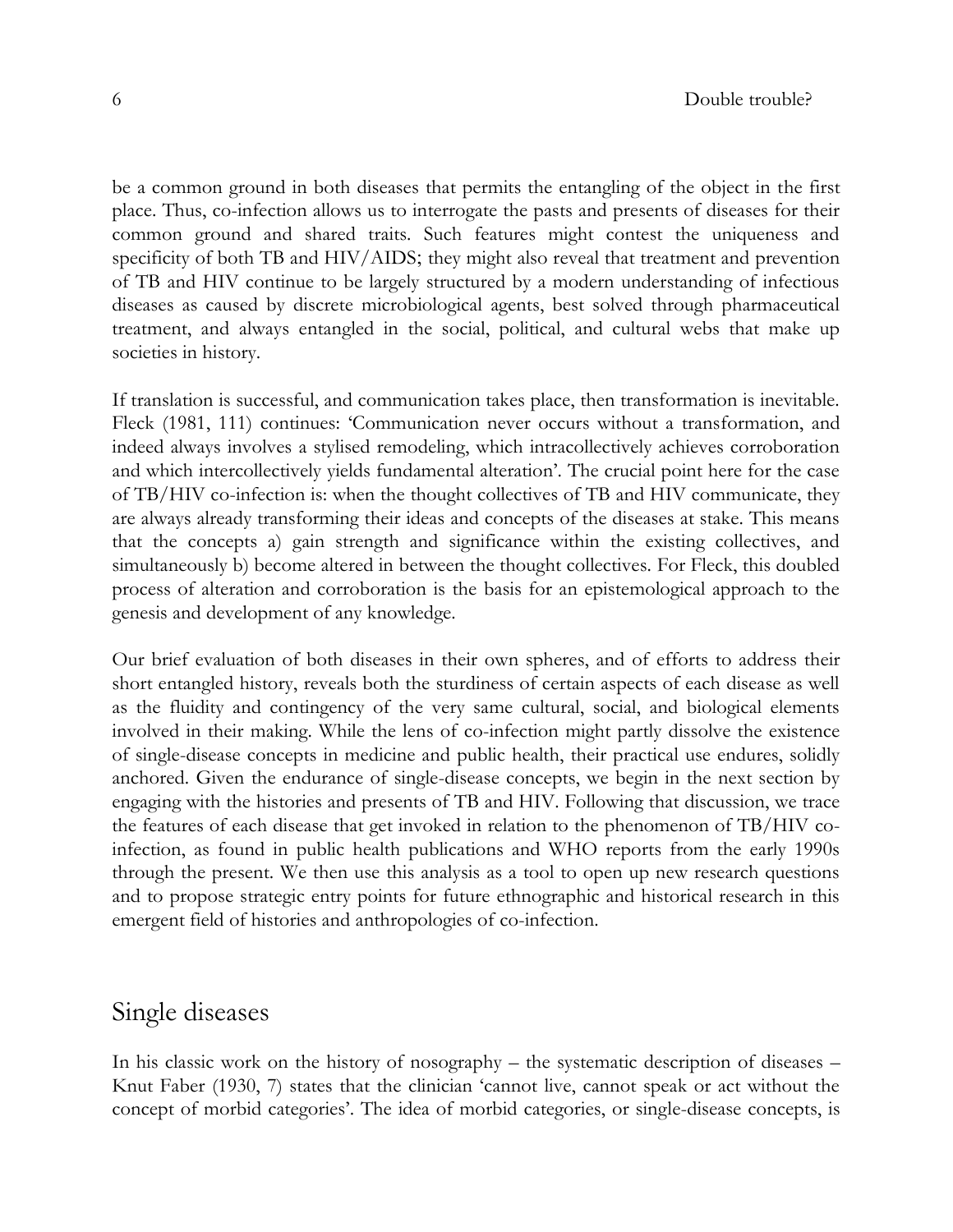of course older and can easily be traced back to Hippocrates and beyond – if it is understood as a set of abstract signs that describe disease, used to organise diagnostics, treatment, and surveillance. The single-disease concept became fundamental to medicine (and the history of medicine and anthropology) at the beginning of the nineteenth century, with the birth of modern medicine and its empirical lab procedures and scientific principles of proof. Elaborating on this claim, Charles Rosenberg (2002, 237) argues that a 'modern history of diagnosis is inextricably related to disease specificity, to the notion that diseases can and should be thought of as entities existing outside the unique manifestations of illness in particular men and women. During the past century especially, diagnosis, prognosis, and treatment have been linked ever more tightly to specific, agreed-upon disease categories, in both concept and everyday practice'.

The phenomena of co-infection would thus seem difficult to accommodate into modern medicine's etiological theories and its way of seeing disease as singular, or perhaps additive at best. But neither do single diseases, however, easily come into clinical existence as such. It is precisely in the histories of TB and HIV, and their respective stabilisation as single diseases with a characteristic scientific, clinical, social, and cultural profile, that one can begin to understand the emergence of TB/HIV as additive conceptual entity, one that engenders practical problems, and the reasons for the difficulties in treating or researching both diseases as a lived entanglement.

#### *TB*

In Europe and North America in the nineteenth and early twentieth centuries, TB was the 'number one cause of death' (Packard 1989, 1). Known as the 'white plague', it triggered bacteriological and medical research of unprecedented kind (Gradmann 2005), which resulted in the creation of a strong tuberculosis research, practice, and policy community at the intersection of science, medicine, and society. It is thus not accidental that, in medical history accounts, tuberculosis figures as the paradigmatic disease of early biomedicine of the 1940s and 1950s, when the relations between the laboratory, the clinic, and the pharmaceutical industry were reconfigured (Quirke and Gaudillière 2008).

Since then, the TB community has become international in scope, consisting of national and international medical associations like the International Union of Tuberculosis and Lung Disease, bacteriological reference laboratories, vertical disease-control programmes (see Harper 2006), and medical institutions like dispensaries and treatment centres across the world. At the European level, nationalised public health strategies include screening (see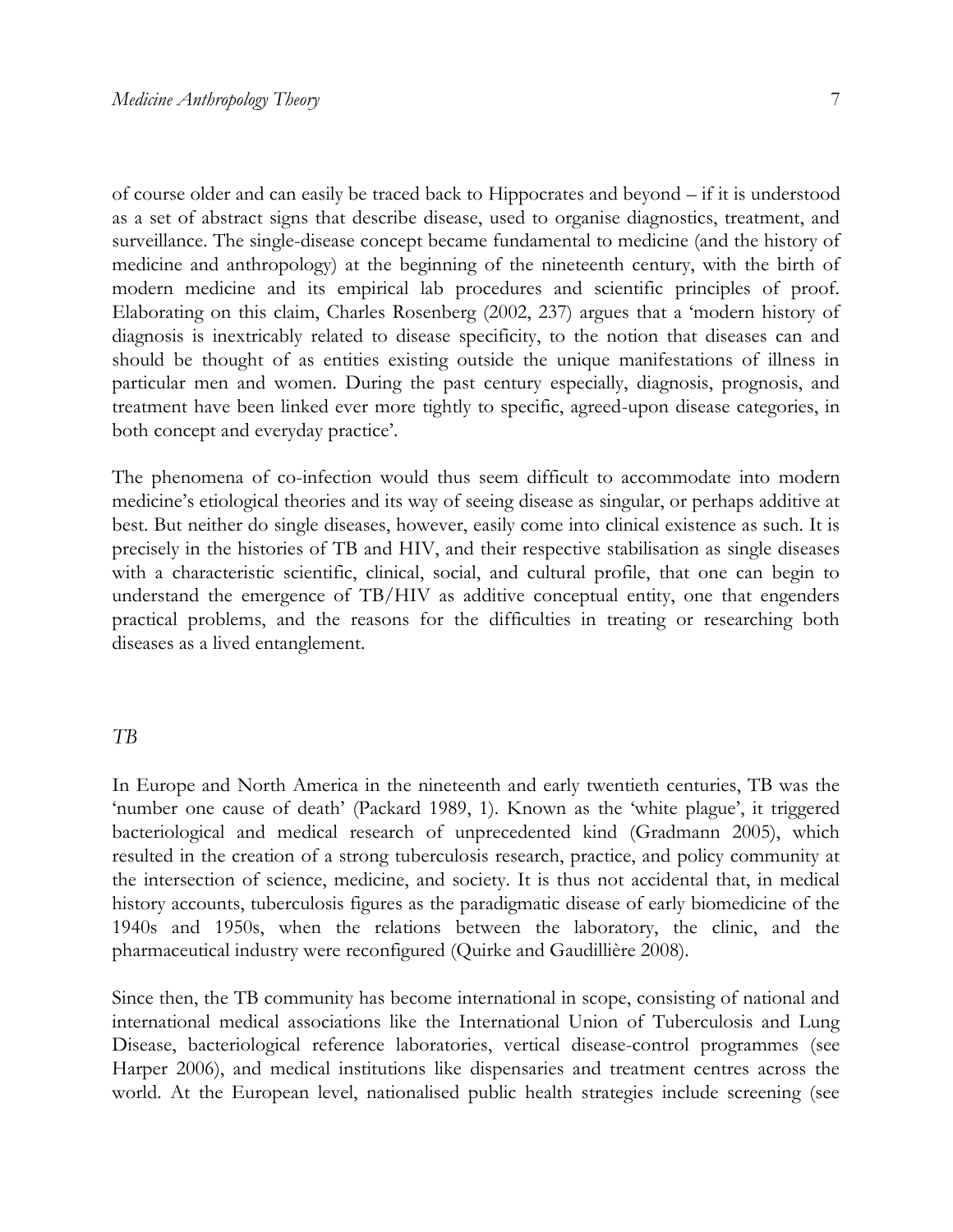Armstrong 2012; Welshman and Bashford 2006), contact tracing (see Kehr 2012a), and isolation (see Strange and Bashford 2003). Worldwide, the WHO's Directly Observed Treatment Short-Course strategy (DOTS) dominates TB control, especially in the Global South. TB has always disproportionately affected poor, disadvantaged, and dominated populations. It thus exemplifies the complex relationship between social inequalities, biological processes, biomedical research, and the unequal development of disease in different groups of people, making it a truly biosocial phenomenon. Anthropologist Erin Koch (2013a, 309) has recently argued that TB can be seen as a 'threshold where social and biological aspects of disease are negotiated'. TB is therefore an interesting object for the social history of medicine (Amrith 2004; Barnes 1995; Bryder 1988; Condrau and Worboys 2010; Packard 1989), critical medical anthropology (Draus 2004; Farmer 2000; Kehr 2012b; Keshavjee 2014; Koch 2013b), and social epidemiology (Gandy and Zumla 2003), fields of research that we also see as part of the TB community. TB is, in other words, a vantage point from which both the history and the present of complex interrelations between disease, medicine, and society can be examined.

Yet compared to the large amount of scholarship generated in the field of HIV/AIDS, in the social as well as medical sciences, the body of work taking TB as a primary object of research is almost ridiculously small, and so is the TB community. Why is this so? One reason is that TB began to disappear as a major public health problem in Europe and North America in the 1960s, which led to considerable neglect of this disease during the 1970s and 1980s in the international arena and in research (Ogden et al. 2003, 180). TB, at least in the North, had become 'manageable' in the 1960s with the advent of antibiotic combination therapy. Long sanatorium stays and yearlong treatments were transformed into short-term relations between patients and health professionals, mediated through the mostly technical administration of drugs. Additionally, economic and social developments like universal access to health care, social insurance, improved living conditions, and a decrease in poverty in the postwar years proliferated in the North. The de facto availability of treatment coupled with these welfare advances thereby effectively contributed to declining TB disease rates in Europe and North America. TB thus became less and less visible in Northern societies, as prevention campaigns and mass-screening measures, such as mobile X-ray vans, gradually ceased to operate. The epidemiological decrease in disease rates in the North was paralleled by a strong belief in ever-advancing modernisation and development in the 1960s on a global scale, which helped make TB invisible as a public health problem. In sum, biomedical science gradually stopped basing its future on old diseases like tuberculosis, turning instead to new, scientifically more interesting, and more profitable challenges (Kehr 2012b).

In the South, though, among the newly independent nations, tuberculosis did not disappear as a major public health problem. When the incidence of multiresistant tuberculosis began to peak among poor people in New York and London, and when immigrants from the South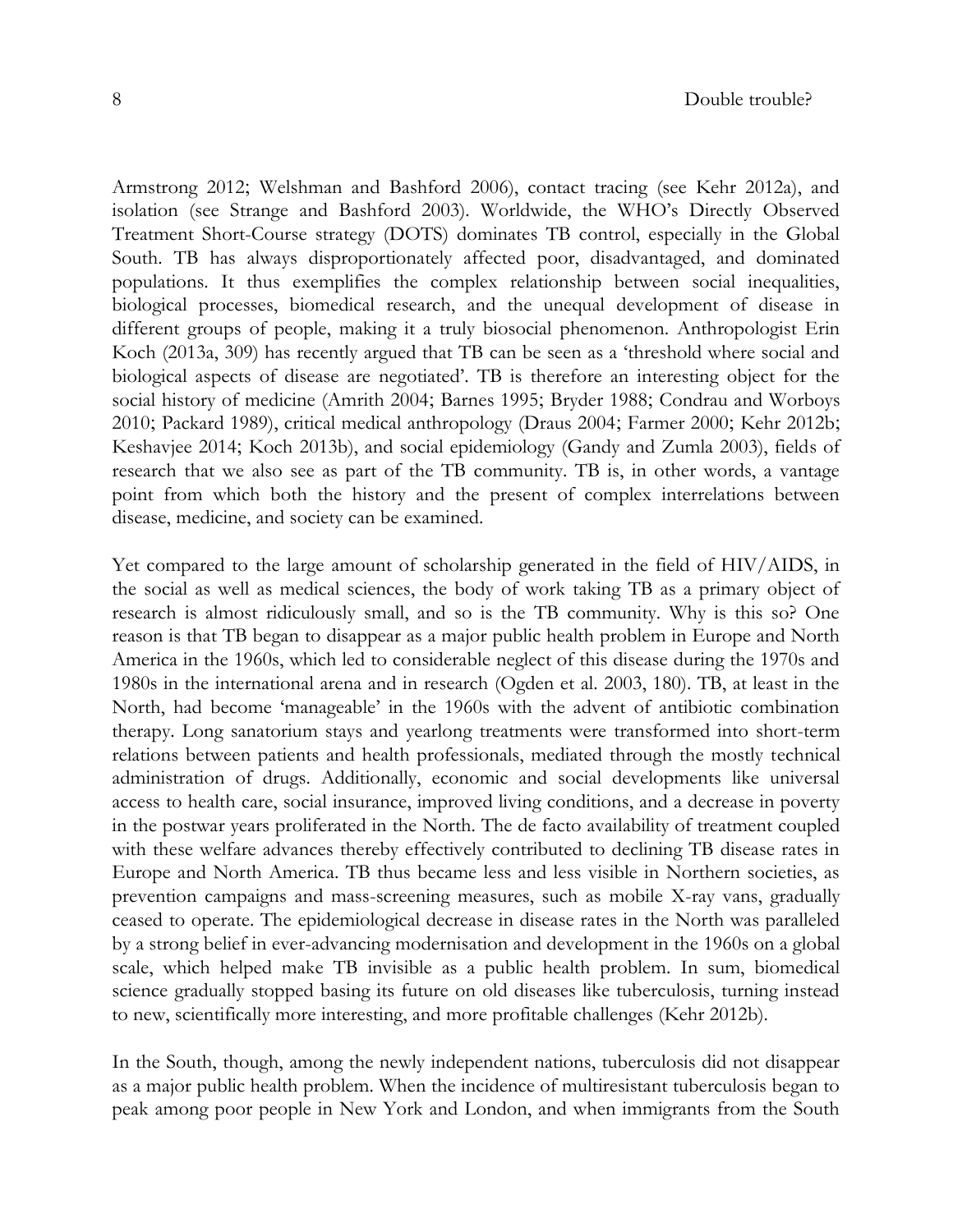began to be seen as a new threat to the North in a 'regime' of global health that Andrew Lakoff (2010) has recently called 'global health security', the disease began to receive renewed interest from the public health scene – from funders, to scientists, to humanitarian organisations, to disease control programmes. Though described as the 'return' (Gandy and Zumla 2003) of tuberculosis, this was in fact rather a renewed visibility of TB on a global scale, a second modernity of a disease long ignored.

Just a little more than a decade ago, TB as a site of research and action began to be invested in again, with the creation of such powerful organisations as the Global Fund and the TB Alliance. Not incidentally, renewed interest in TB has emerged alongside the massive advent of HIV/AIDS in an ever-more interconnected world and in the nascent field of global health, even if the power balance between TB and HIV/AIDS remains tilted. In 2012, the Treatment Action Group observed a total spending of \$US627.4 million on TB research and development (Frick and Jiménez-Levi 2013, 1) while spending for HIV research and development totalled \$US2.6 billion (Smelyanskaya and Treatment Action Group 2013, 1). One could provocatively hypothesise that HIV created a new window of opportunity – not only for deadly co-infections to prosper, but also for the TB community to reactivate and reconstitute itself. What role HIV/AIDS played in the reactivation of TB research remains an open question. What we do know is that in the mid-1990s and early 2000s, new research and funding for this long-neglected disease was revived on a global scale: the DOTS strategy gave new visibility to TB in the 1990s in the midst of the emerging AIDS crisis; interest in the development of new TB drugs grew in the 2000s, not only due to bacterial resistance to existing drugs but also due to a need for better compatibility with antiretroviral combination therapy; novel institutions like the Global Fund for AIDS, Malaria and TB were created; and – last but not least – the TB/HIV strategic framework, elaborated by a working group hosted by the Stop TB department of the WHO, came into existence (WHO Stop TB Initiative 2002).

#### *HIV/AIDS*

In stark contrast to the long history of TB with its ups and downs over the past one hundred years, AIDS is a rather young disease. AIDS is not a disease in itself but is understood to be a syndrome of immune deficiency, which disposes a person to contract or develop a number of known diseases. In many ways AIDS can be understood as the paradigmatic disease of co-infection, born out of an assemblage of many known diseases that appear in unusual circumstances and strange habitats. AIDS in itself is always already manifested through the emergence and visibility of other diseases like Kaposi's sarcoma (KS) or pneumocystis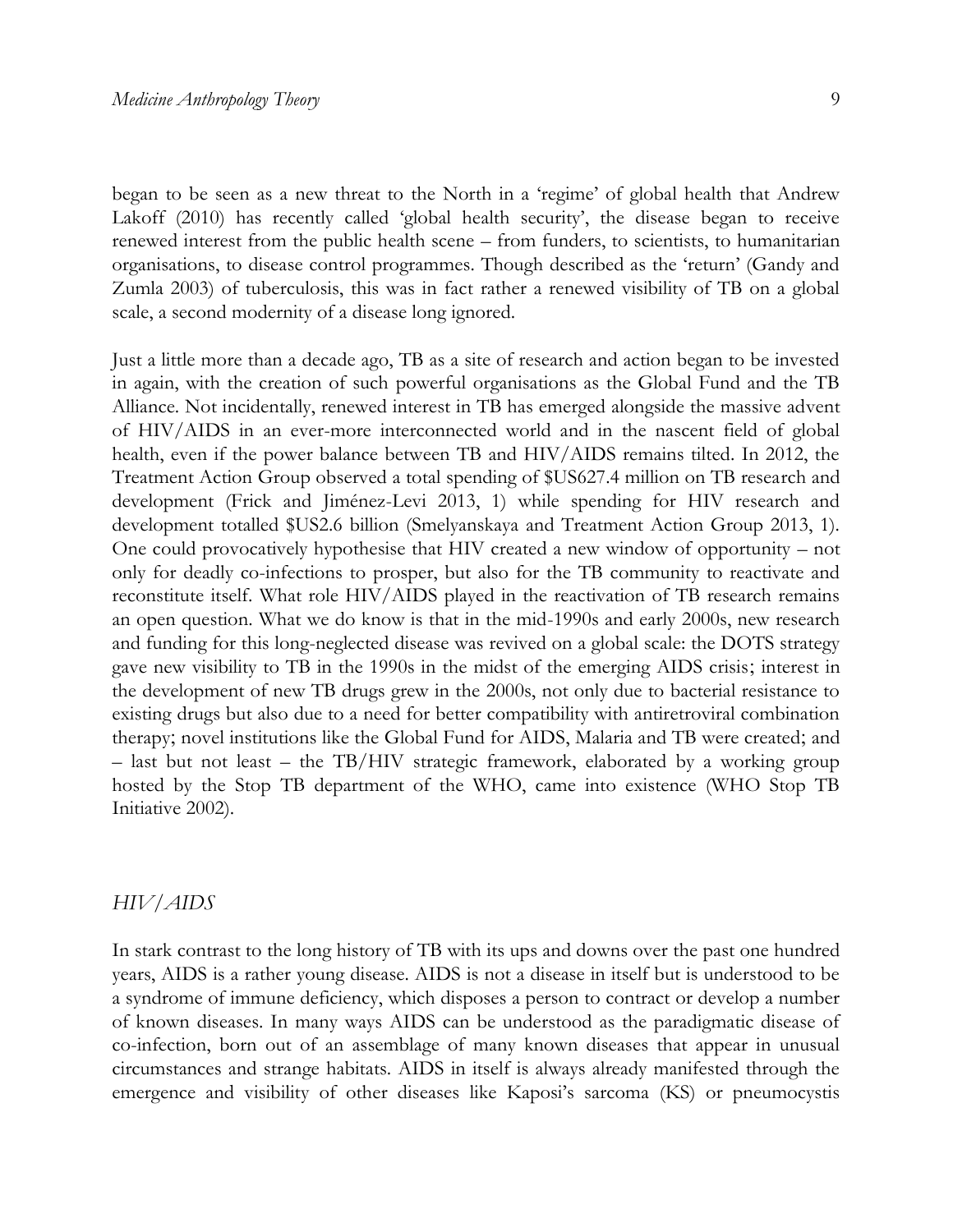pneumonia (PCP) (Preda 2005). By working through the unusual displacement of KS and PCP on bodies of young, mostly homosexual, men in the late 1970s, a new clinical picture emerged in which KS and PCP, in connection with a series of other infections, became resignified as symptoms of a new syndrome (Harden and Fauci 2012).

The history of AIDS remains inextricably bound to the early years of the disease, in which the homosexual male body served as a vessel assembling the many unusual and not understandable signs of a new epidemic, establishing a strange relationship between the disease and some 'aspects of a homosexual lifestyle' (CDC 1981). The rather technical process of re-arranging and re-establishing abstract entities of a disease was accompanied by a series of accusations in which homosexual lifestyle became a crucial part of the endeavour to classify AIDS, which had been previously and informally called 'Wrath of God Syndrome' (WOGS), and was also briefly classified as 'Gay-related Immune Deficiency Syndrome' (GRIDS) (Treichler 1988, 52). Paula Treichler famously coined the term 'epidemic of signification' for the endless chain of meanings that got attached to the new and, in the beginning, inexplicable disease – obsessively cycling around the trope of the homosexual man (Bersani 1988; Crimp 1988; Watney 1987; Yingling 1997).

By 1983 the US-based Centers for Disease Control had classified the new syndrome as an infectious disease with an unknown transmissible agent. They described the probable modes of transmission and characterised the syndrome through four prevalent risk groups: homosexuals, heroin users, haemophiliacs, and Haitians, the infamous '4-H' (Brandt and Jones 2000). A list of infectious diseases that likely occur in cases of AIDS was defined and predominantly used for diagnostics and screening, as blood testing only became available in 1985 (Farthing 1988).

The identification of the virus is in itself a story of scientific obstacles and transnational politics (Epstein 1996). At one point in 1985, not less than six candidates had been identified as the virus responsible for AIDS. Immense political pressure and mostly pragmatic reasons led to the publication of an article in *Science*, where the various models and candidates were merged into the well-known acronym 'HIV' (Coffin et al. 1986).

But the classification of the disease was also achieved through other practices, including the geographical mappings of its origins (Crane 2011; Gallo 1987; Fassin 2007; Pepin 2011; Shannon and Pyle 1989), public health interventions (Bordowitz 2010; Crimp and Rolston 1990; Cooter and Stein 2007), and, especially, social activism. The unprecedented history of ACT UP, and many more community-based practices of protest and resistance to governmental neglect and public hysteria, shifted conceptions of global health, the relationships between doctors and patients, and the relationships between the state and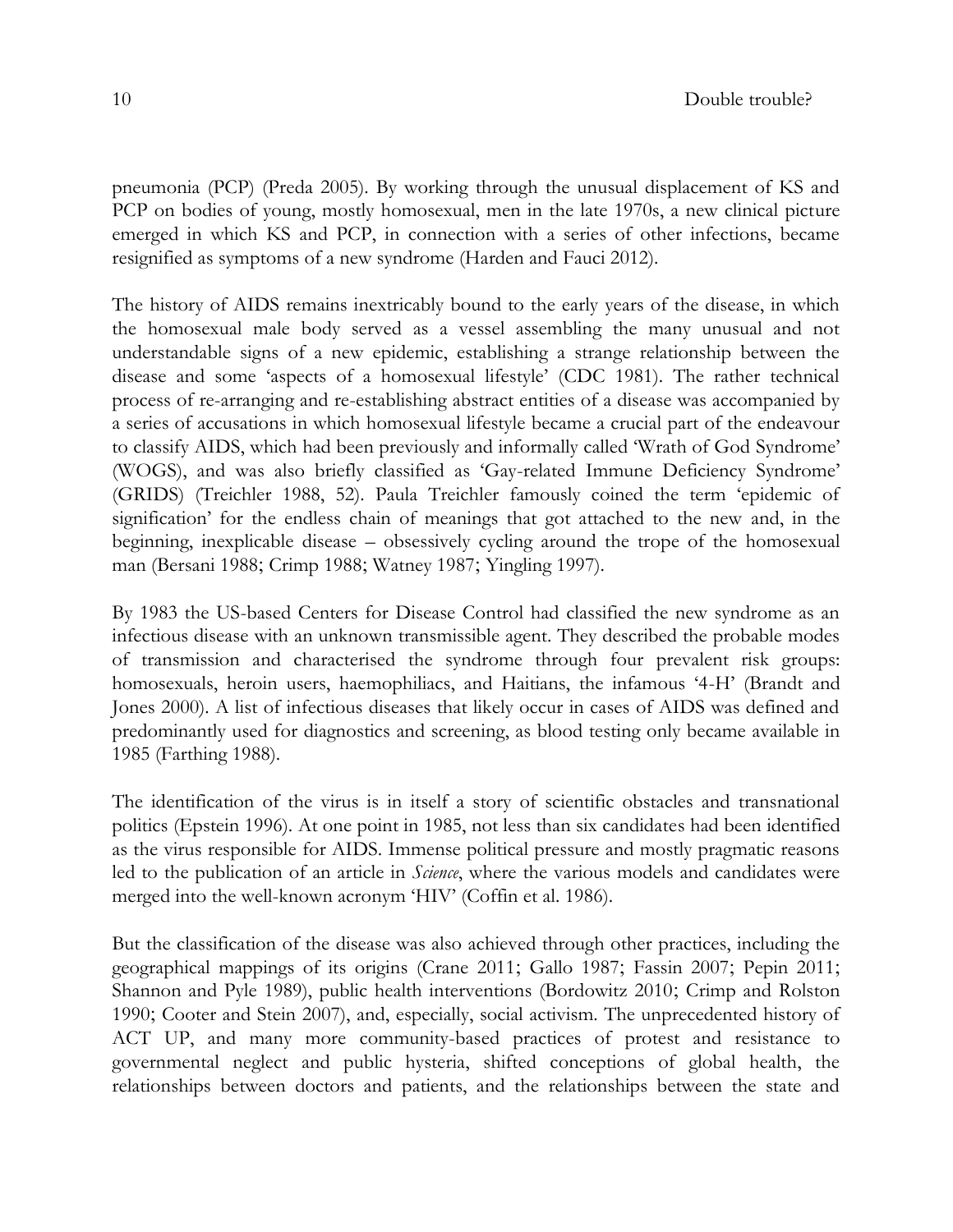recipients of health services (Aggleton, Davies, and Graham 1997; Crimp 2003; Patton 2002).

With the acceptance of the viral agent HIV, AIDS became a stabilised and defined disease entity. The identification of the virus is often presented as a key moment in the history of AIDS, which led to the historically unprecedented development of scientific research and its immense funding (Oppenheimer 1988; Fee and Fox 1992). But identifying the virus also permitted the carving out of homosexuality as the initially identified causal factor for the disease. In this way, HIV served as yet another vessel to remove both public and scientific attention from social arguments, placing them instead inside the laboratory and its microbiological possibilities of intervention (Engelmann 2012).

With the establishment of antiretroviral therapies (ARVs) in the mid-1990s, the image of AIDS was transformed, and its characteristic habitat was shifted from the urban centres of Northern Europe and the United States to the rural landscape of sub-Saharan Africa. Again, the very identity and structure of AIDS, or its nature, one might say, was transformed and reinvented. 'African AIDS' became a disease of the poor, predominantly heterosexual and mostly ignored throughout the rest of the world (Packard and Epstein 1991). Framed as 'Pattern 2' (Patton 2002), and shrouded under a global anaesthesia (Fassin 2007), the pandemic thrived in some countries. It was only when ARVs became available – though not equally accessible – in the early years of the twenty-first century, that the issue of distribution and health equity once again dominated the epidemic. The Treatment Action Group (TAG) and other activist organisations fought the cynical system of pharmaceutical patents, achieving the removal of trade regulations for generic ARVs in most of the highly affected countries.

Today, the early 1980s can be understood as an archived history of AIDS. Through numerous practices like safe sex, educational campaigns, and the distribution of condoms; through blood testing and treatment plans; but also through visual representations, the messy and seemingly boundary-less phenomenon of a threatening pandemic was transformed into a rather fixed entity of knowledge, attached to the clear and almost incontestable aetiology of HIV. In short: the history of AIDS demonstrates how biomedicine, public health, and biosocial communities worked very hard – often with each other despite their many differences and open conflicts – to achieve the specificity of AIDS, often but not exclusively bound to the infectious agent, HIV.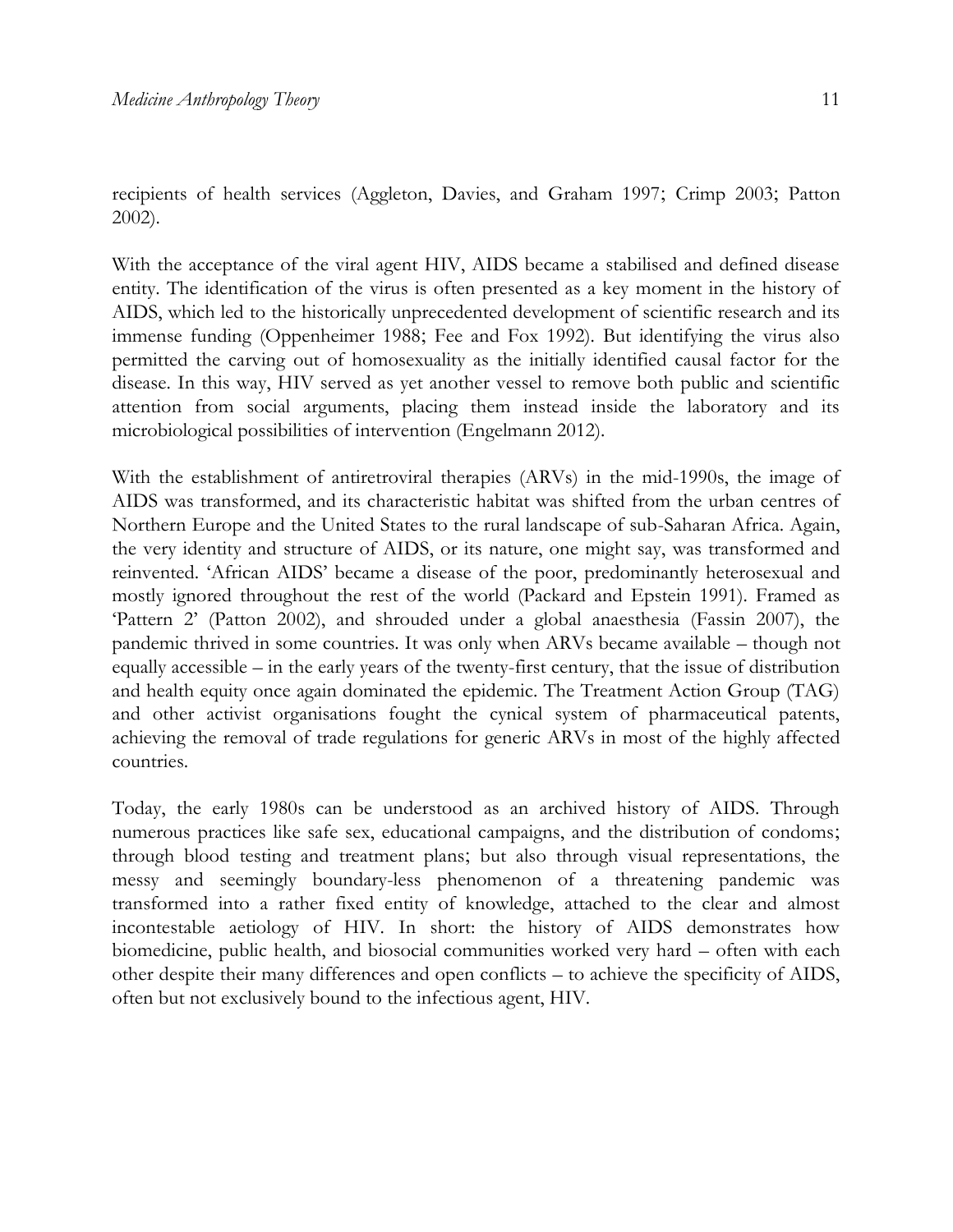#### *Bringing TB and HIV into conversation*

We have shown that since the 1950s TB has been a curable disease, engendering short-term relations between sometimes highly infectious patients and health professionals through the mostly technical administration of drugs, while HIV remains incurable. Yet HIV has been largely normalised into a chronic disease through social and political change, the pharmaceutical intervention of ARVs, and long-term care relationships that are regularly accompanied by the formation of self-help groups and political activism. While tuberculosis is just recovering from its long neglect as a disease 'without a future' (Kehr 2012b), ever since its emergence as a serious global health threat in the 1990s, HIV has been a popular focal point for global health actions and funding worldwide. Death rates in the AIDS epidemic significantly declined after the distribution of ARVs became an essential cornerstone of global health endeavours. In contrast, TB has again become deadly through multiresistant and ultraresistant bacteria, and the TB community continues to struggle for funding and recognition.

Disease surveillance, treatment programmes, prevention activities, and funding streams have largely operated separately for HIV and TB, thus reflecting distinct, if not incommensurable, disease identities, histories, and research communities. The geographies of disease are not quite the same, even if both diseases followed a similar path of 'tropicalization' (Rees 2014, 240). Nor do the cultural histories neatly map onto each other. While TB is still framed in terms of old age, low tech, and little potential for innovation, HIV/AIDS has long attracted state-of-the-art research, rapid change, and significant activism. Given these different scientific, historical, and cultural trajectories, how then can TB/HIV be jointly addressed by global public health efforts? When policies, guidelines, and recommendations are established to address co-infections in a collaborative manner, what are the problems that emerge?

To analyse this double process of historical distinction and contemporary entanglement, Fleck's (1981) work on thought styles, thought communities, and translation is again useful. While Fleck followed how syphilis was made into a disease entity, tracing different thought styles that bridged clinical practice and the bacteriological laboratory, we seek to understand the entanglement of two diseases. As we noted earlier, Fleck used the term 'translation' to describe and understand the events that unfold when two thought collectives collaborate and communicate with each other. Applying this concept to the case of TB/HIV, two disease collectives brought together through the practical entanglement of two diseases in patient bodies, one can very well see the doubled process of corroboration and alteration described by Fleck in the case of syphilis. TB/HIV, as we will show below, is as much a new disease entity – merging and emerging out of the field of already-known entities – as it is a process in which both diseases are stabilised.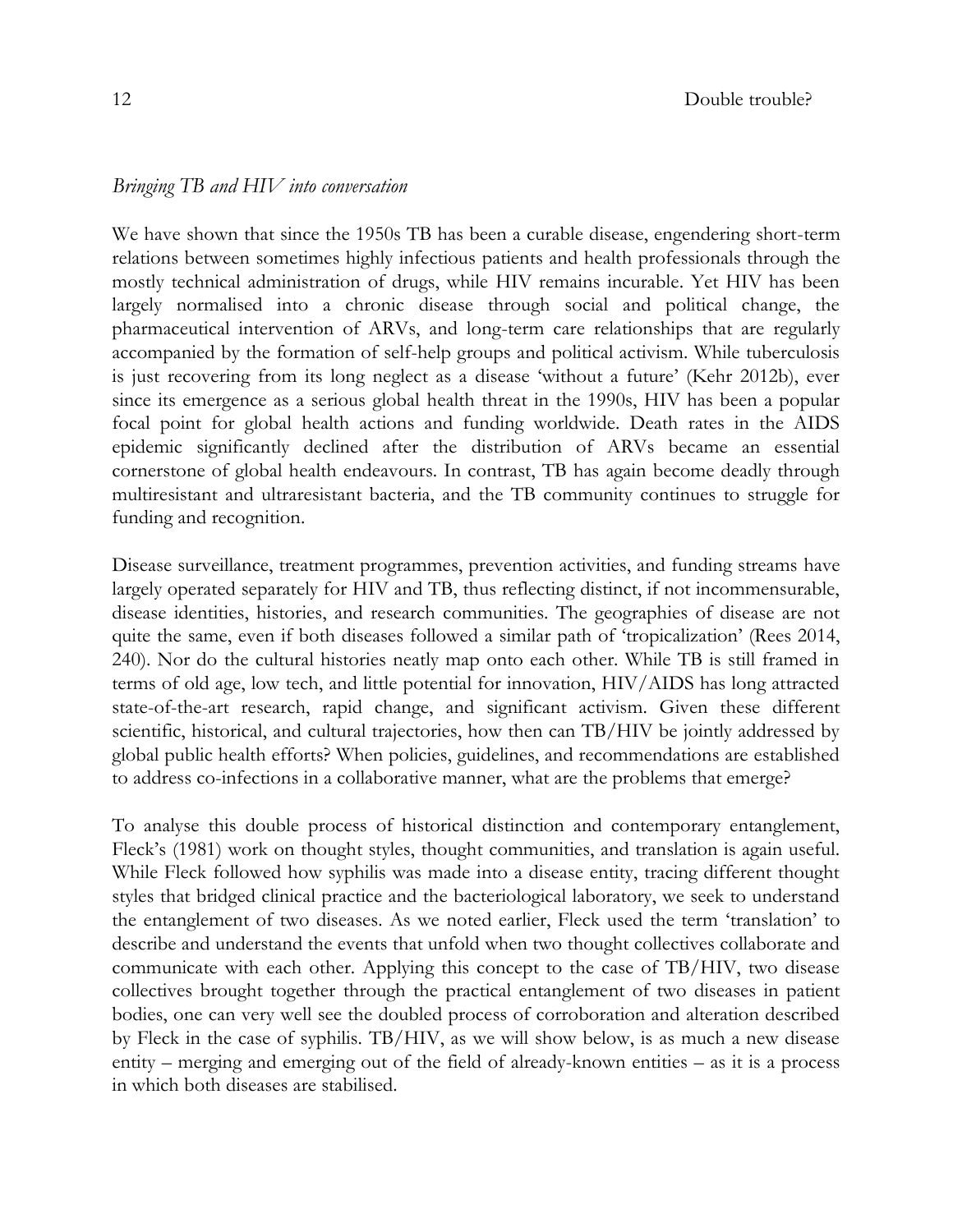## Twenty years of TB/HIV co-infection

Since the 1990s, there have been numerous efforts to bring together the 'disease cultures' and treatment approaches of TB and HIV, and attempts to raise awareness of co-infections on the epidemiological, clinical, and political levels. A few years before the WHO established an active protocol on TB/HIV co-infection, the CDC (1991) published the first official report on the phenomenon. Based on studies in the USA, for example on male inmates in state penitentiaries (Salive, Vlahov, and Brewer 1990), or on the TB prevalence in certain districts of New York City (Fairchild and Oppenheimer 1998), HIV was identified as a crucial factor for an elevated risk of TB infection. These studies showed that HIV was driving the increase in TB infections, an unprecedented finding in a setting where TB was long seen as overcome. In parallel to the geographical trajectory of both epidemics, the centre of gravity for co-infections shifted from the United States and Europe to the territories of the so-called developing world, engaging old and new actors of global health. As a result, by the early 1990s, the WHO and the World Bank had already developed strategies to 'revitalize the global efforts against tuberculosis' (Broekmans 1991). In 2004, the WHO issued its first comprehensive Interim Policy on Collaborative TB/HIV Activities to 'assist policy-makers to understand what should be done to decrease the joint burden of tuberculosis and HIV', responding to a 'demand from countries for immediate guidance on which collaborative TB/HIV activities to implement'. The WHO's TB/HIV policy is thus a practical response to the emergence of TB/HIV co-infection in the nascent field of global public health (WHO and Department of HIV/AIDS 2004, 1). But how was TB/HIV conceived of and responded to in the very first years?

## *Assembling a combined effort: WHO reports on TB/HIV co-infection*

The earliest documents on TB/HIV circulated in the WHO were two articles summarizing the clinical features, diagnosis, and treatment (Raviglione, Narain, and Kochi 1992), and the epidemiology and strategies of prevention (Narain et al. 1992). Both papers were written from the perspective of the WHO Tuberculosis Programme, and both aim to survey the challenges posed by co-infection for global health professionals working on TB in the Global South. A technical guide, published in 1993 (PAHO 1993) and an early, unpublished document from the WHO follow the same trajectory: they focus on the 'implications for TB control'. The latter is marked as a report based on a loose collaboration of the WHO TB Programme and the Global Programme on AIDS, who developed the paper 'to summarize the current state of knowledge about how best to deal with TB in circumstances where HIV is prevalent or emerging' (WHO Tuberculosis Programme 1994, 1).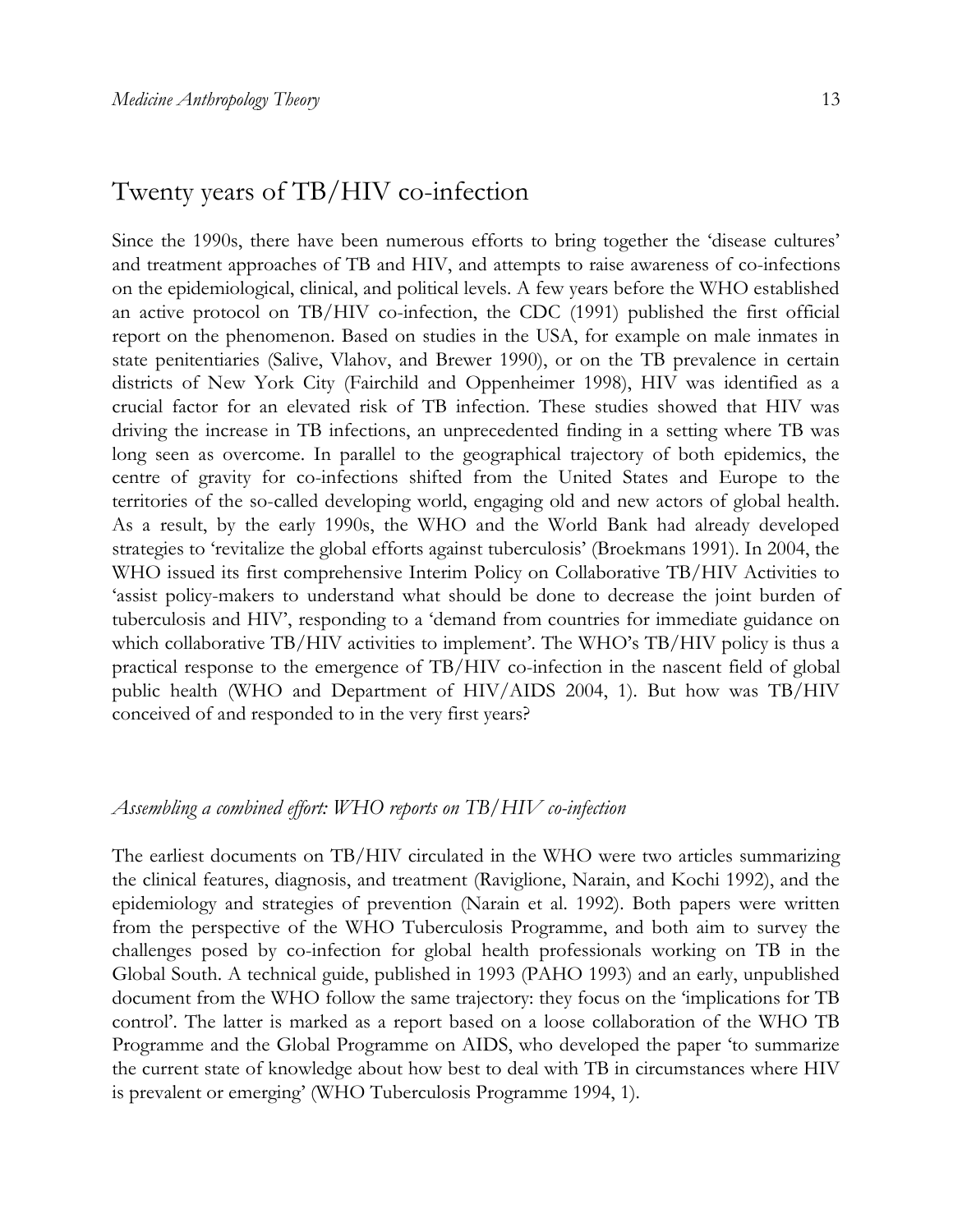The early years of the co-epidemic of TB/HIV were thus formed and structured by protagonists from the field of TB, rather than HIV. This could be attributed to the 'attraction' (Chabrol 2014a) that the rising field of HIV prevention and research triggered, a field far more lucrative than any other global infectious disease programme. Yet the increasing mobilisation of the TB community on issues of co-infection might also be read as a strategy in which the emergence of a new entity  $-$  TB/HIV – was used to re-establish the global focus on TB, at that time a neglected and underfunded disease. The WHO report of 1994 paints a drastic picture of both epidemics, estimating that the 1990s would see ninety million new cases of TB, with about thirty million deaths, and thirty to forty million new cases of HIV, with about ten million deaths. Co-infections were anticipated to increase within the decade from around 300,000 in 1990 to around 1.4 million by 2000. And, indeed, co-infections peaked in 2004 at 1.39 million and roughly 550,000 deaths (Getahun et al. 2010).

In sum, sombre scenarios of a growing public health threat with high rates of mortality were literally figured up through epidemiological visions of the deadly nature of co-infection, contributing to a sense of immediate urgency. As Craig Calhoun (2004) has shown, the conjuring of such states of emergency and urgency never stand alone but are always followed by calls for intervention, which was also the case in the field of TB/HIV. The WHO report concludes by pointing to the urgent need for increased funding, staff, and resources in the already existing structures of TB prevention and treatment. Co-infection was said to be effectively containable by making TB visible again and by tackling its underfunded status. As such, the 'neglect and the allocation of resources to other health needs' should be addressed (WHO Tuberculosis Programme 1994, 10). Even more so, the co-occurrence of TB and HIV should be used to identify those places and institutions where TB guidelines were not or only partially followed: 'Any TB program's weaknesses are exposed where HIV is prevalent and are indicated by increases in TB cases and mortality' (WHO Tuberculosis Programme 1994, 23). In sum, since its beginnings, TB/HIV was not only seen as a novel practical problem, but also as an occasion to reflect on the cultural status, treatment approaches, institutional structures, and funding mechanisms of both diseases, and especially those of TB.

Another consistent feature throughout comparable documents is the urgent call to apply standardised diagnostic procedures, which are said to be especially lacking in the domain of TB: 'Providing trials of anti-TB drugs to patients to see if their health improves has sometimes been attempted to obviate the need for diagnosis. TB treatment is sometimes started solely on the basis of clinical symptoms. … [I]ndeed, in most places TB aspects of health services had been so neglected that these crucial elements were weak or non-existent prior to HIV's entry into the picture' (WHO Tuberculosis Programme 1994, 7). The appearance of HIV within TB's control and treatment structures therefore re-establishes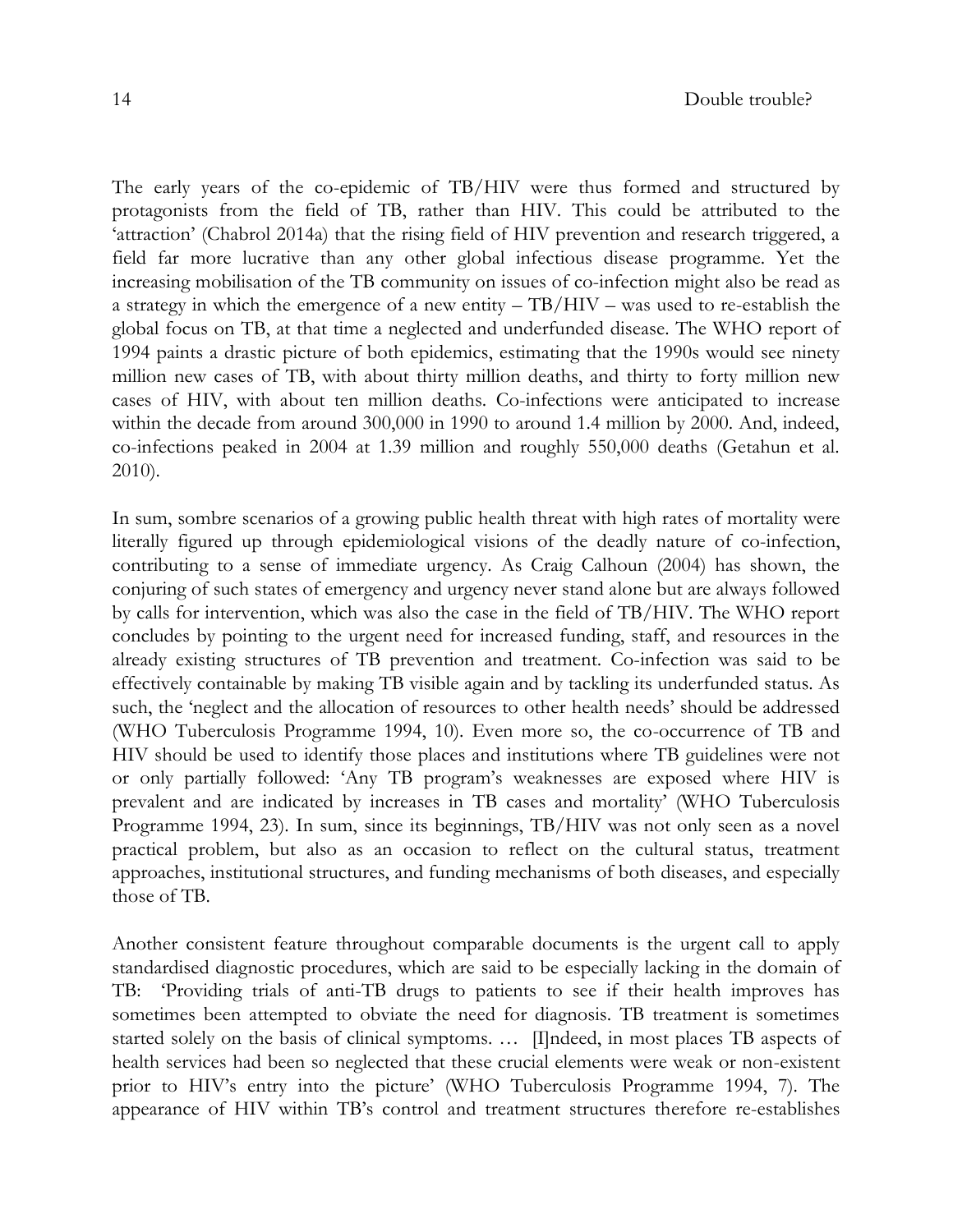routines, 'rejuvenating' protocols and rationalities originally invented to tackle TB. TB/HIV not only complicates the treatment of each disease, but also works as a matrix through which practical problems on the ground come to the fore. The entering of HIV into TB's field of practice and problematisation works as a diagnostics of insufficiency, showing its failures, inconsistencies, and incompleteness, yet also confirming TB as a distinct disease entity with its own structures of control.

Finally such early reports set out an 'agenda for collaboration' between TB programmes and AIDS programmes. A well-functioning national TB programme, built along the lines of the WHO guidelines, will be able to collaborate on all necessary levels with AIDS programmes, so goes the argument. A TB programme that cannot accomplish the basic task of achieving a comparably high cure rate, though, will not. These early reports on TB/HIV co-infection are written against the frightening backdrop of spiking AIDS rates worldwide, at a time when HAART was not established yet, but DOTS was increasingly being adopted.

The proceedings of a workshop, held in May 1995, gives a detailed account of the problems at hand. The workshop was organised by the WHO's Global TB Programme and was intended to result in a new research strategy on TB/HIV co-infection. The main goals were to improve TB control in areas of growing AIDS and HIV prevalence; this was to be achieved by the shared involvement of groups, communities, experts, and researchers from the long-standing TB Programme and the newly constituted UNAIDS Programme (WHO Global Tuberculosis Programme 1995). At the time, TB was understood as one of the most common opportunistic infections during the development of AIDS, and thus seen as the leading killer of patients with AIDS. This particular situation of urgency challenged health professionals to develop new settings for care, complementary to the clinic, for example, in private homes. In the workshop's report, co-infection is presented as a unique chance to improve the distribution of care costs, a growing burden due to the dramatic increase in AIDS cases, to fields outside of infectious disease wards, providing an opportunity to investigate the feasibility and effectiveness of such strategies in the case of TB (WHO Global Tuberculosis Programme 1995). In the absence of a pharmaceutical solution, the control of TB in HIV-infected patients was thus seen as having great potential. Once TB was acknowledged as a major cause of death for AIDS patients, its treatment was also seen as a possible avenue for action. While the entering of AIDS into the field of TB conjured a diagnostics of insufficiency and the possibility of increased funding, the entering of TB into the field of HIV/AIDS led to a demand for collaboration and 'mutualisation', which held TB treatment communities responsible for successes and failures.

Almost ten years after the early reports, and despite the introduction of ARVs into the domain of HIV treatment and prevention, many of the problems already documented in the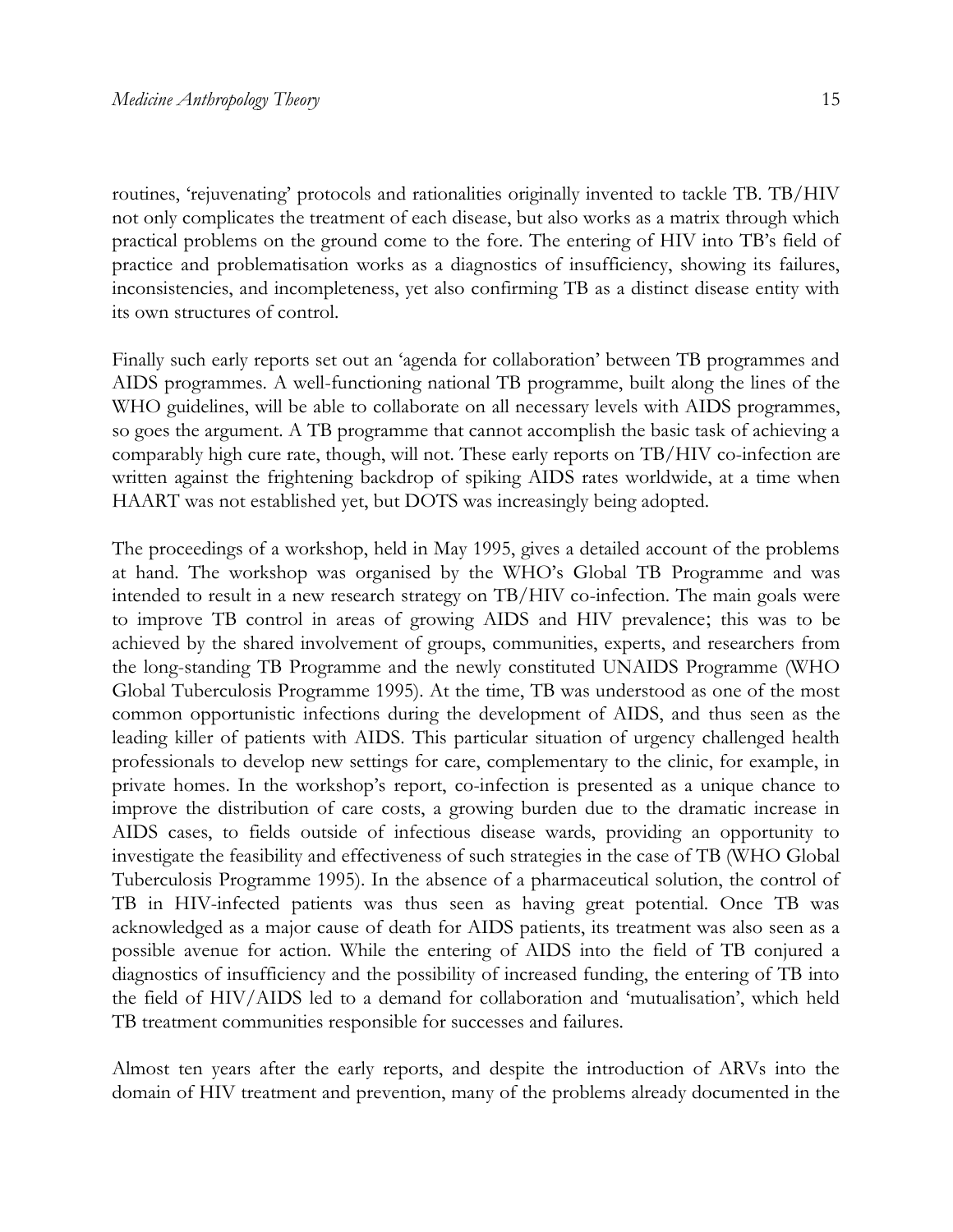1990s seemed to persist. The strategic framework on TB/HIV co-infection, the WHO's Stop TB Initiative (2002), which served as the basis for the WHO's Interim Policy on TB/HIV, again criticised the one-sided focus on highly specialised and often elitist HIV clinics as the only possible place to fight both epidemics. The document suggested pursuing a more general health-care approach, in which the entanglement of both diseases and their two-way ramifications could be better acknowledged, instead of further specializing in the treatment and control of single diseases: 'Tackling HIV should include tackling tuberculosis as a major killer of [people living with HIV]; tackling tuberculosis should include tackling HIV as the most potent force driving the tuberculosis epidemic' (WHO Stop TB Initiative 2002, 17). Another WHO workshop report on TB/HIV ('Two Diseases – One Patient'), this time held in Addis Ababa in September 2004, which was convened by the Stop TB Partnership, describes the many gaps between the competing and often conflicting cultures, histories, and infrastructures of TB and HIV treatment communities: 'The different histories and cultures of the TB and HIV communities raise many challenges in achieving an effective and productive partnership' (WHO 2004, 2–3).

While HAART had become a major 'game changer' in the AIDS crisis, not much else had changed in the field of TB. The practical difficulties of cooperation are paramount in the reports. Bringing the TB and HIV communities – with their respective loci of care, treatment approaches, and funding schemes – together was indeed seen as a major precondition for collaboration. Thinking, preventing, diagnosing, and treating HIV/AIDS, in other words, must take into account the possibility of TB co-infection, and vice versa. The strategic frameworks suggest that the coupling of TB and HIV treatment and prevention activities would not only increase funds to deliver sufficient treatment for TB, but also that the new framing of HIV through TB co-infection would help raise awareness about inequality issues among health professionals working in well-equipped HIV institutions. It is precisely in this space between specialised, rather well-off HIV clinics and notoriously underfunded general health delivery systems or disease wards (Chabrol 2014b; Livingston 2012) that TB/HIV co-infection becomes a key issue at the beginning of the twenty-first century. Another recent report by the international partnership ACTION (2009, 7) underlines this connection: 'it has become crystal clear that effective HIV/AIDS programs must address TB as the disease most likely to kill people living with HIV. Despite a wealth of evidence and clear guidance, however, a concerted, integrated response to the coepidemic has yet to coalesce: in 2007, WHO estimates that worldwide only 2 percent of people with HIV were screened for TB'.

Looking chronologically at these developments, we can see a turning point in how TB/HIV co-infection is problematised in the early 2000s, notably when the issue of cooperation becomes more and more focused on questions of treatment, especially in the Global South. The slogan 'Living with HIV, dying of TB' marks the cruel reality of suffering from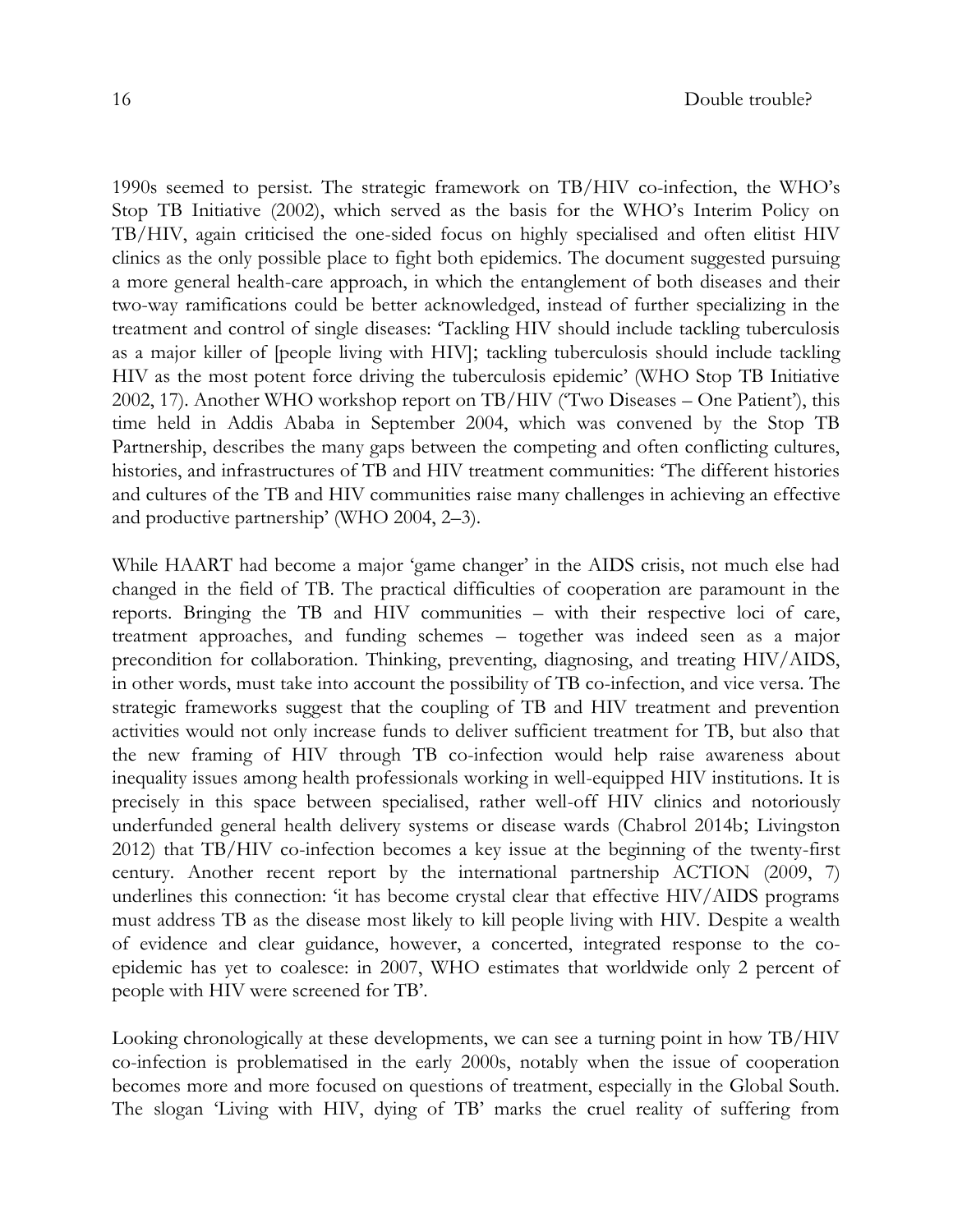potentially deadly TB disease while controlling one's HIV infection through ARVs. Often framed as a chronic shortage of resources for the treatment and identification of TB, the phenomenon of co-infection thus helped to reveal the practical importance of the different cultures of care, regimens of intervention, and politics of treatment in which both diseases were constituted and are contained. A critical analysis of the increasing convergence of health programmes and community efforts in the domain of TB/HIV since 2004 had to acknowledge again and again the vast imbalance between a powerful global scene of AIDS research activities and activism and the 'weak advocacy and anaemic research funding' for TB (Harrington 2010).

This situation continues to affect the ways each disease is approached, and, as a consequence, the impossibilities of cooperation and convergence. In 2009, reports on TB/HIV co-infection became increasingly alarming. They started to openly criticise the big donors of global health like the Bill & Melinda Gates Foundation and the Global Fund for having long ignored the burden of TB/HIV co-infection. Donors were specifically accused of having failed to implement almost all of the WHO policies developed since 2004, and of having continuously insisted on the reproduction of existing funding schemes along the lines of single-disease concepts (ACTION 2009, 4).

This short survey of WHO policy reports and working group documents shows that the entanglement of TB/HIV remains a hotly debated issue with no easy solutions in terms of treatment and prevention, despite the many 'shoulds' and 'woulds'. Despite a twenty-year effort to raise awareness of co-infection, and despite the overwhelming evidence that TB is – in principle – a treatable and curable disease even when a co-infection with HIV occurs, TB remains the number one killer of people living with AIDS and HIV (Getahun et al. 2010). Yet it is also clear that despite the many policies and advocacy efforts, TB and HIV are still largely conceived of and managed as two distinct disease entities, associated with distinct treatment trajectories, different care practices, and unique politics of public health.

Our article does not aim to resolve this ongoing problem of public health systems around the world when co-infections occur. Nor does it point towards possible answers to the complicated questions of collaboration between two historically and biologically different diseases and their treatment and research communities. Instead, we aim to open up a field of inquiry and pose new questions in relation to TB/HIV co-infection, to go beyond a concept of co-infection as the complex and problematic sum of two diseases. We also aim to go beyond diagnostics of insufficiency, which result in largely prescriptive policies of disease control, often written in the conditional tense. Rather, by demonstrating the persistence of single-disease concepts alongside the emergence of TB/HIV co-infection, we want to ask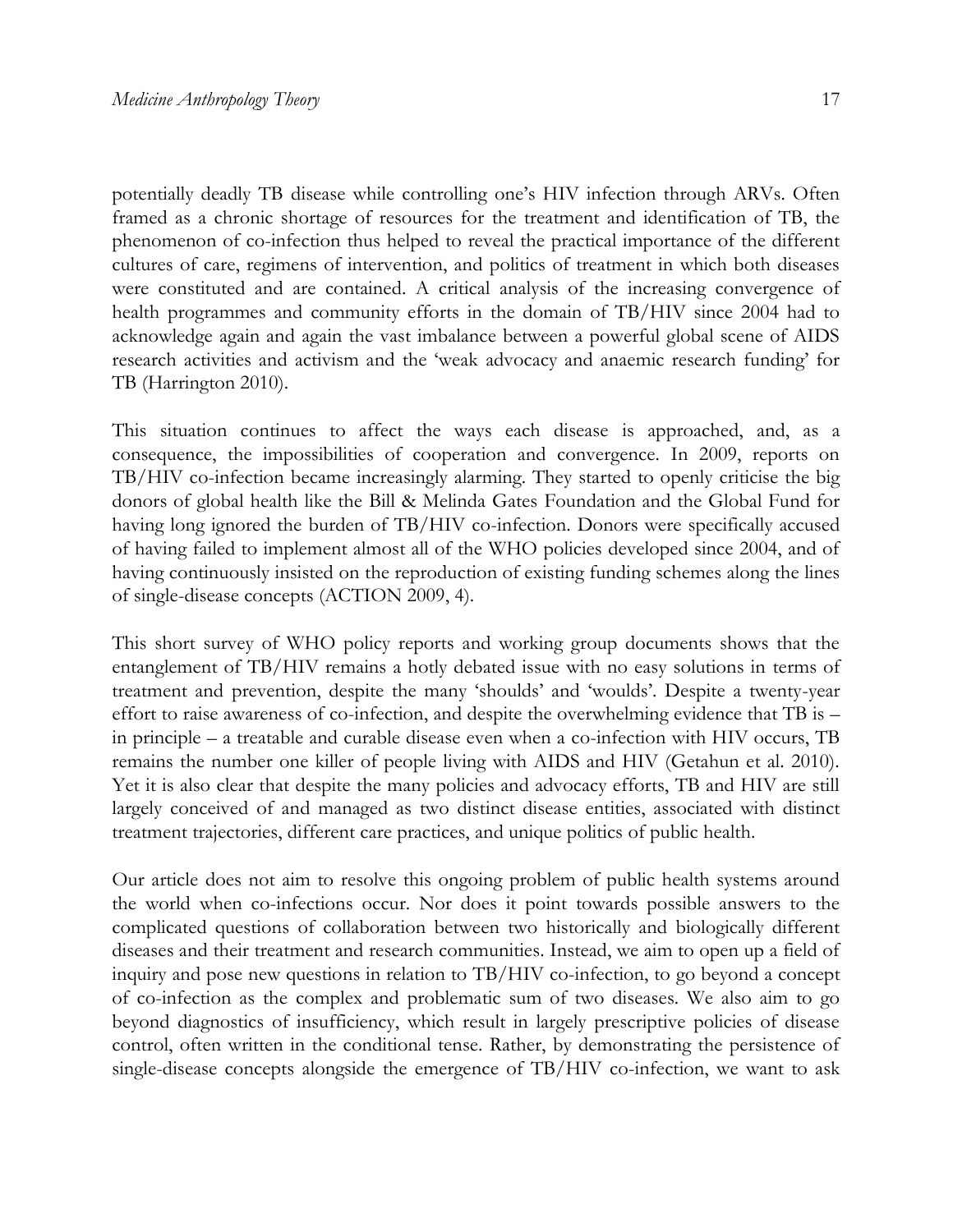how TB/HIV as a merged entity alters and stabilises each disease at the same time, and then open up some propositions for future research.

## *Beyond addition, towards alteration: TB/HIV as heuristic lens*

The reports and publications above share two very general ambitions. First, all of the authors and institutions involved wish to create awareness of a new entity, one that is relevant to public health policy making, scientific research, and medical practice. Second, this endeavour is accompanied by various efforts to bring two very different disease communities in touch with each other, and to establish both an understanding as well as a strong sense of mutual dependency. These parallel processes are paradoxical: the creation and stabilisation of a new entity is used to challenge the notion of single diseases and their communities as much as it is used to highlight the features, benefits, and structural problems of each disease community. While TB/HIV is crafted to become a focal point of politics, funding, and medical intervention, neither TB nor HIV is dissolved as an independent entity. On the contrary, the published reports often point to the mutual benefits of collaboration for the treatment and prevention of each disease in their own respective fields. Adding together two diseases does not simply lead to a new amalgamated version, in which the old diseases dissolve and a new entity appears. Co-infection as a phenomenon challenges the way we think about single diseases as distinguishable entities, as its appearance also stabilises each disease as a distinct and specific entity, reinscribing differences rather than collapsing them.

On the one hand, TB/HIV and its associated practical problems figure as a constant reminder to health professionals of the historically dense local specificities of and national differences between treatment and prevention programmes, and also the neglected issues of inequality and poverty worldwide. TB/HIV as a new entity thus conjures once again, with force, the figure of the complex patient and her lived experience, a figure that always already evades abstract politics, solutions, and concepts, dreamed up in big institutions, scientific laboratories, and global economies. Co-infection thus grounds public health professionals in their efforts of introducing programmatic changes or implementing guidelines and procedures, because it works as a constant reminder that implementation is rarely a problem of implementation alone, but more typically one of adaptation, translation, and reconfiguration. It is no accident that Farmer and colleagues (2013) introduce their recently published introduction to the edited volume *Reimagining Global Health* with a detailed description of a young man, living in a sub-Saharan village, suffering badly from both HIV and TB. The figure of the suffering patient vividly illustrates that the global health project continues to fail to address the intricate complexities of treatment and prevention as they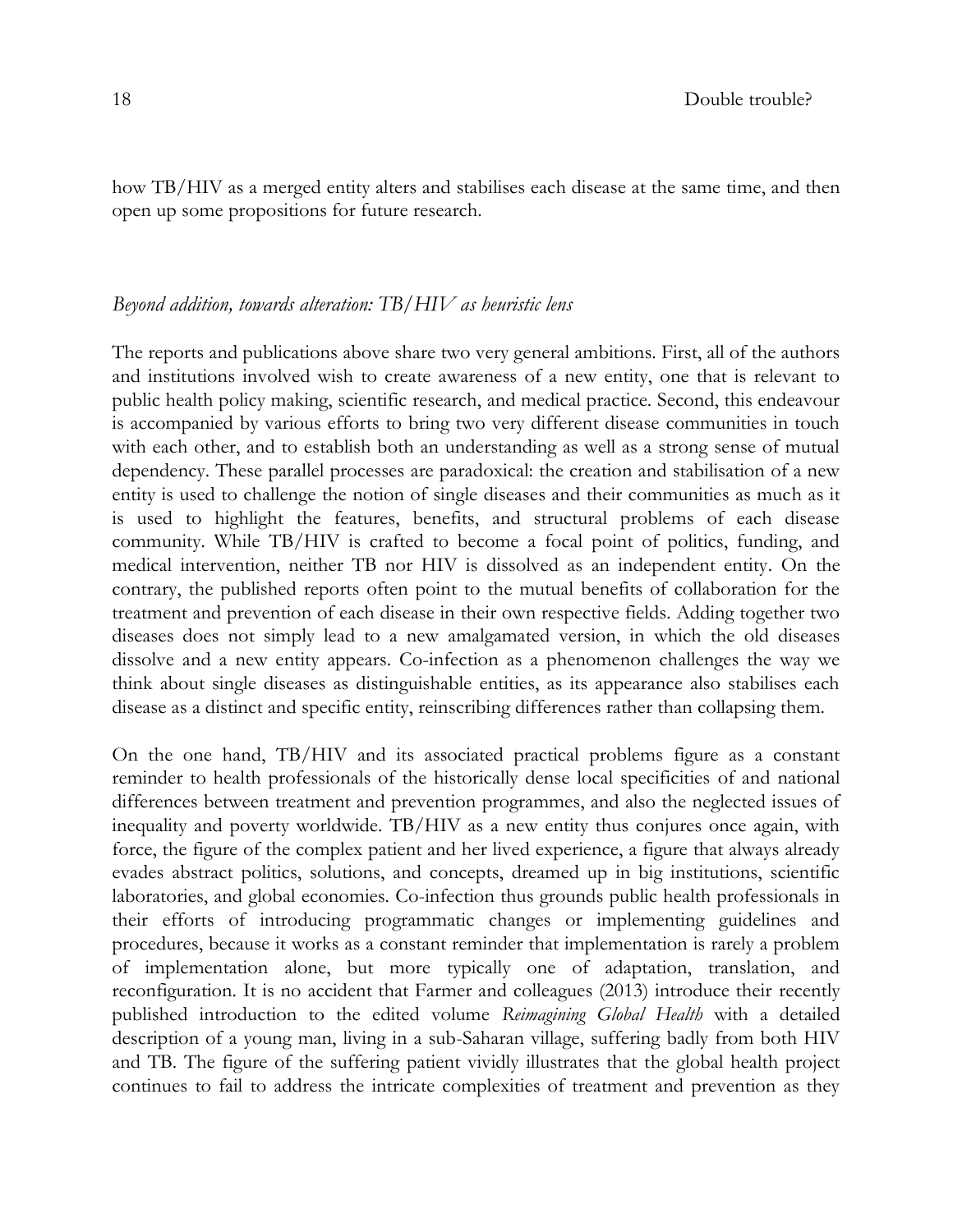take place in real-life circumstances, shaped by conditions of poverty, inequality, and colonial history.

On the other hand, the very failure of addressing TB/HIV properly as a new, amalgamated phenomenon, as was argued in ACTION's 2009 critique of major global donors, shows the persistency of TB and HIV as established categories of single diseases with their own trajectories, communities, and assigned professionals and programmes. Invoking the need for communication and coordination both references the difference between TB and HIV and paradoxically stabilises each, in so much as each is re-essentialised. So while we have pointed out numerous ways in which AIDS and TB came to be stabilised, and to a certain extent normalised, entities in the realm of global public health, we argue that co-infection might also be understood as an additional factor, one that simultaneously challenges the single-disease concept as much as it solidifies its very nature.

Revised against the background of medical history, the thoughts of George Canguilhem (1978) might prove helpful to better understand what is at stake here. The specificity of the single disease proves desirable again and again in the realm of medicine and public health because it allows clinical as well as societal discourse to enfold an abstract but graspable object of thinking that is clearly distinguishable from other normal aspects of life. What Canguilhem and others have called the 'ontology of a disease' allows us to understand it as an entity that has acquired a qualitative difference from what is healthy, normal, and sustainable. Losing this ontological quality leads to complexity, allows for speculation, and distorts categories as well as framings and names. TB/HIV co-infection could be understood as doing both: establishing the ontology of both diseases, while continuously pointing to the contingency of their making.

We have modestly started to address TB/HIV as a branded and historically localisable concept. Yet much more epistemological work is needed to evaluate the ramifications, shortcomings, and chances of co-infection as a concept. This work is necessary, we believe, not only to be able to think differently about this pressing public health problem, but also to broaden current historical, sociological, and anthropological analysis in the field of global health, which still largely follows distinct disease or treatment entities as well as concepts of co-infection that do not challenge them epistemologically.

TB/HIV presents itself as both a singular and an exemplary problem, and as such is an important point of entry to such new forms of analysis. First, TB/HIV allows for a concrete approach to phenomena of co-infection while touching on much larger epistemological issues of biosocial entanglements. Single-disease concepts as objects of knowledge are the modus operandi in all kinds of disciplines, ranging from clinical medicine to public health to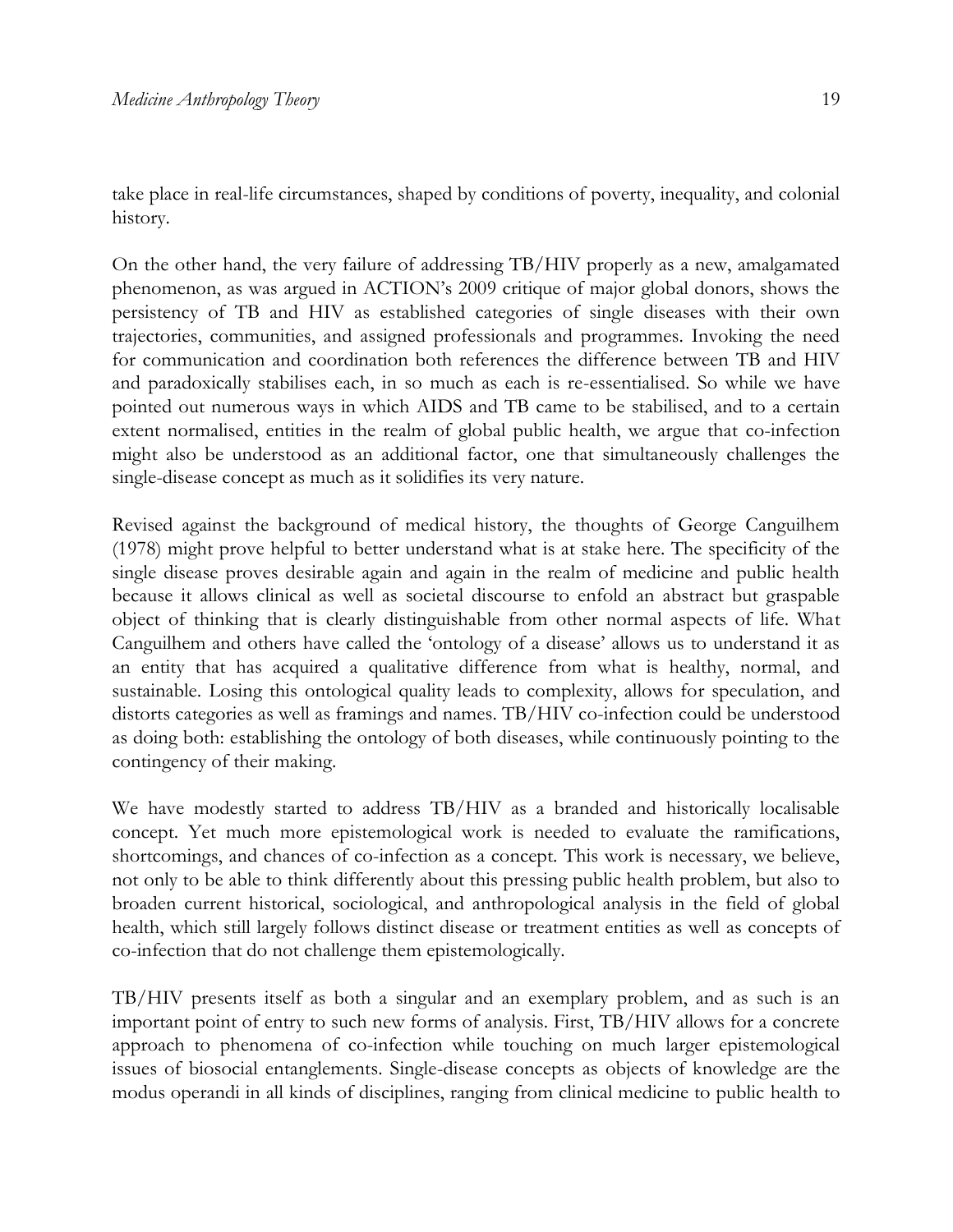anthropology to history. What happens to this 'gold standard' (Timmermans and Berg 2010), when diseases mingle and create both epidemiological as well as epistemological interferences, a process that can be traced through the example of TB/HIV in practice as well as in theory?

Second, TB and HIV are both archetypical diseases of what came to be known as 'global health'. It is an increasingly vast field of actors, interventions, and knowledge, where a balance between trends of universalisation and localisation needs to be mirrored in analysis, where locally and historically contingent and contextualised practices turn into universal approaches and brands, and where knowledge travels and is adapted worldwide. TB and HIV are diseases with globally standardised treatment and prevention schemes, which are yet always very much dependent on the local social, political, and economic context of their implementation. With the example of TB/HIV, one can reverse the analysis of 'implementation problems' from the ground up – to study practical problems not as implementation problems but as pragmatic problems of clinical medicine and public health struggling to localise and adapt global categories. The practical struggle to treat co-infections brings locality to the fore, and thereby allows articulation of the perpetual collision of local circumstances and global standards. What if the problem is not implementation but the way co-infections in particular and infectious diseases in general are conceived of in the first place? How can the de facto treatment for TB/HIV and other co-infections in clinical and public health settings help us to differently conceive of the concept of TB/HIV in particular and of co-infection in general?

Third, TB and HIV/AIDS have both been subject to a vast amount of scientific research and literature, medical as well as historical, anthropological, and sociological. As 'menaces of mankind', they have altered and structured the fabric of societies, fomented cultural imaginations, and laid the ground for biological citizenships, and for political and therapeutic subjectivities. The question remains: how does the brand 'TB/HIV' alter perspectives on the many facets of both diseases in the field of medical humanities, and how can these alterations be captured as a way to conceptualise an epistemology of co-infection?

If we return to the 2014 World AIDS conference, where co-infection was brought up as the coexistence of two pathogens that need to be understood in the complexity created by their coappearance, it is remarkable to see in the outlines of the conference programme how deeply the communities of TB and HIV have collaborated and corroborated already. Treatment as Prevention (TasP) has become one of the fundamental paradigms to reinvent prevention in the field of HIV, an approach that has been the basis of TB control since the 1970s in the Global North, namely as treatment of latent TB infections. Pre-Exposure Prophylaxis (PrEP) has drastically changed the overall focus on condoms as the only tool for preventive social behaviour, an approach that is paralleled in the field of TB through a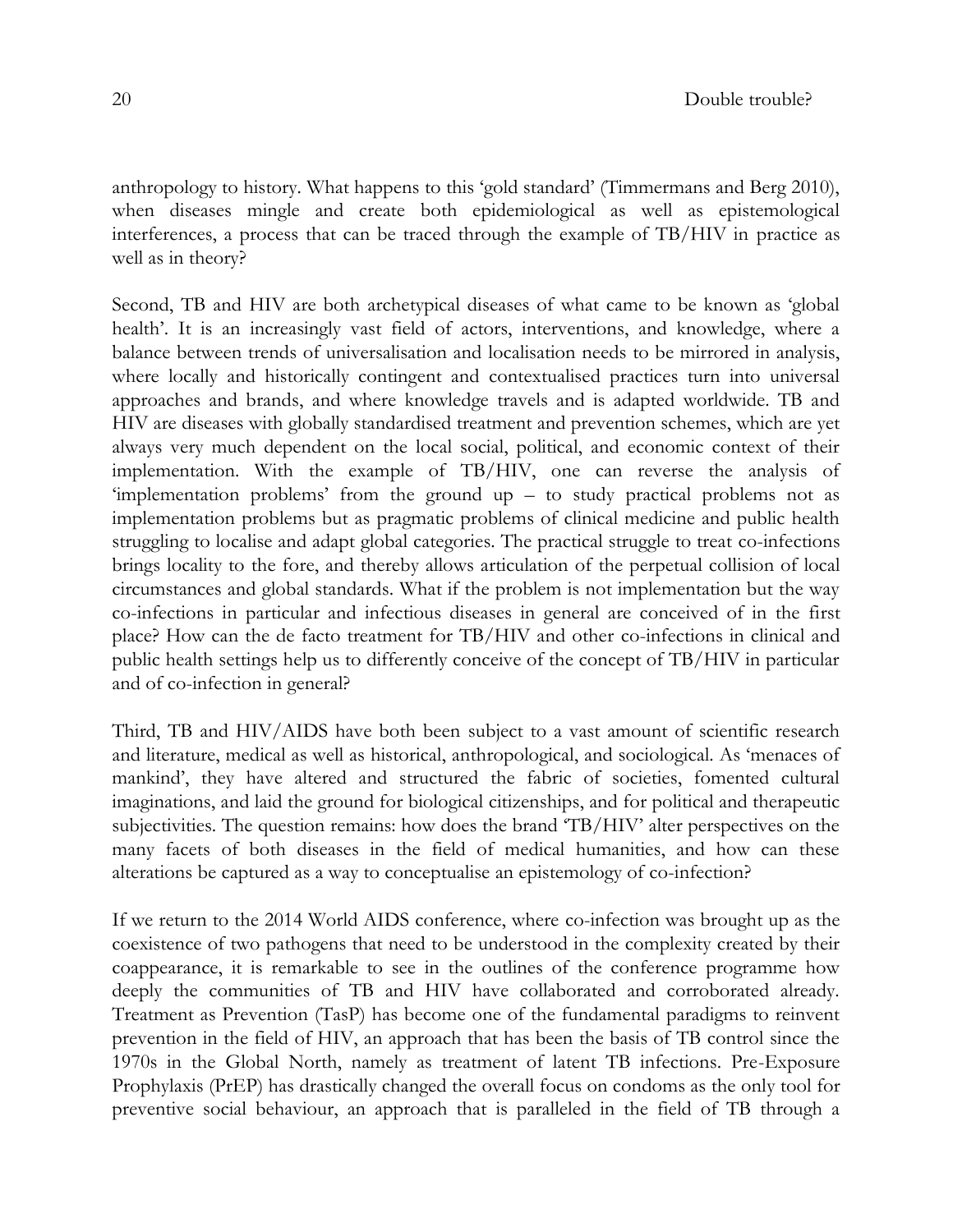renewed focus on pharmaceutical development and indeed a second pharmaceuticalisation of the disease in the wake of multiresistant bacteria (Kehr and Condrau forthcoming). Now, TasP and DOTS in homes and houses rather than clinics appear to be slowly shifting the paradigms of HIV prevention and treatment, and the traces of TB treatment routines, especially DOTS, seem to work as a role model (Farmer et al. 2001; Holt et al. 2012). Also, the persistence of TB as the number one killer of people living with HIV has led to a slow increase in research and development activity over the last decade. New pharmaceutical substances like PaMZ (PA-824-moxifloxacin-pyrazinamide) claim to further control and regulate the occurrence of TB and to drastically shorten the treatment timeframes, spurring the TB Alliance, a nonprofit organisation advocating for the development of new anti-TB drugs, to frame it as a 'Brave New World for TB'. Here, the high-tech biomedical intervention paradigm that HIV is based on has started to replace the regimes of slow

treatment and direct surveillance in the realm of TB. This shift might in part be attributed to the emergence of multiresistant and ultraresistant tuberculosis, but could also be thought of as being influenced by the entrance of TB into the realm of HIV/AIDS and vice versa, and the problematisation of both infections as diseases of global health with its focus on pharmaceutical solutions.

In sum, TB/HIV co-infection is an opportunity to further investigate why single-disease concepts have become such a crucial way of writing the history and present of medicine, of organizing conferences and structuring publications, when in fact diseases and their communities are always messy on the ground and inescapably engaged with each other. Breaking out of a single-disease framework – at least in the social sciences and humanities – might thus entail an expansion of analytic perspective as well as propel new fields of research.

## Conclusion

Following entanglements rather than separations, thinking about commonalities rather than differences, and tracking actors rather than their rhetoric would be among the first steps to directly engage with co-infections and their heuristic ramifications on the ground. On a practical level, three lines of research would help to tackle the epistemological obstacles of and research opportunities for TB/HIV as well as other co-infections:

1. Historicise TB/HIV as a branded concept in the internationalised field of public health, in the North and in the South, in order to get a better understanding of this 'new entity' in biomedicine as well as the corresponding actors, institutions, and research. Processes of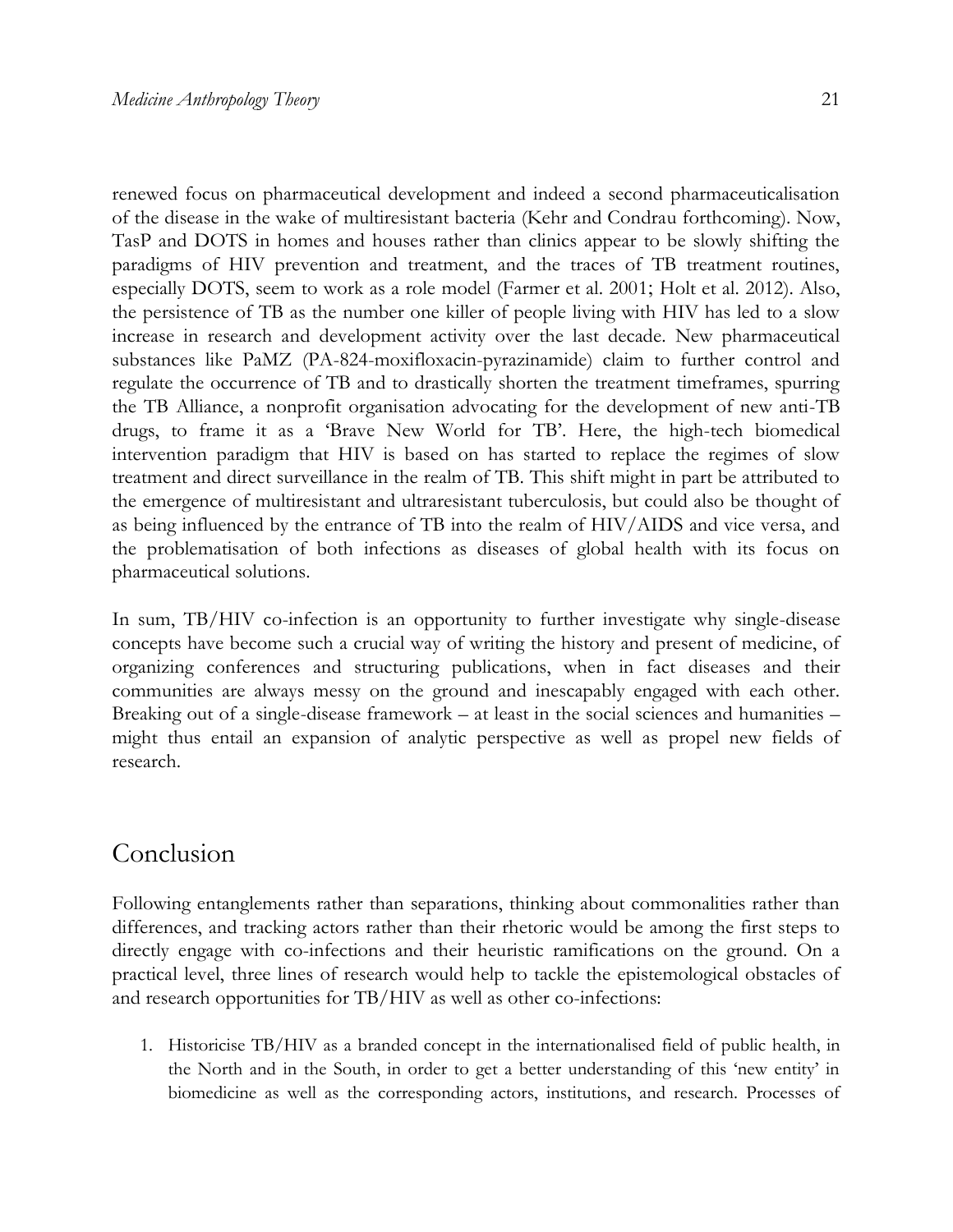localisation and universalisation, standardisation and specification, and corroboration and alteration should be taken into account. In parallel, the history of each disease, TB and HIV, should be reopened for investigation, in order to understand how the advent of HIV/AIDS influenced TB treatment and the TB community, and vice versa, to trace the genealogies of HIV/AIDS treatment and prevention through the lens of TB.

- 2. Investigate the '*histoire croisée*' (intersection history, Werner and Zimmermann 2006) of treatment and prevention approaches that go beyond a single-disease framework, in order to understand the communication, traffic, translation, and corroboration of thought collectives and thought styles in a reflexive manner. An initial entry point for new empirical research would be to investigate the *histoire croisée* of DOTS and HAART in the 1990s and 2000s, which would also serve as a fresh contribution to the recent history of the field of global health, its scientific logics, expert communities, and political economies. The same could be done with PreP and treatment for latent TB – to interrogate not only the circulation of knowledge and practices between disease communities and treatment approaches, but also the differing logics of public health in the Global North and the Global South, as well as the political, economic, and scientific stakes involved.
- 3. Develop more ethnographies of joint TB/HIV treatment and prevention initiatives in offices and in clinical wards, in prevention centres and activist cafés, in laboratories and in homes – to trace how TB/HIV as a practical problem is conceived, managed, and treated by policy makers, doctors, nurses and, last but not least, encountered, fought and endured by millions of patients across the world today.

Following the practices, trajectories, and epistemological stakes of co-infections might then allow for the reproblematisation of some very common features relevant to the clinic, to public health, and to the field of medicine in general. Doing so will draw the gaze to those processes in which diseases are constituted, between the realm of societal assumptions, clinical manifestations, public health policy, research funding, complex and unusual symptoms, and abstract yet enduring tables of disease classifications. As a lived and treated co-infection, TB/HIV adds complexity to clinical, epidemiological, and political ways of handling the health risks for which both diseases are jointly responsible. As such, it is exemplary for everyday problems in the clinic, where standardised treatment guidelines following the logic of single diseases encounter multi-morbidity and complex syndromes, where 'doctoring' (Mol 2008), 'improvisation' (Livingston 2012), and adaptation are the rule rather than the exception of everyday practice. In this way, co-infections are more than an additive deadly duo: they are epistemological obstacles and analytic levers at the same time, with the potential to substantially enrich social science scholarship in the realm of global health.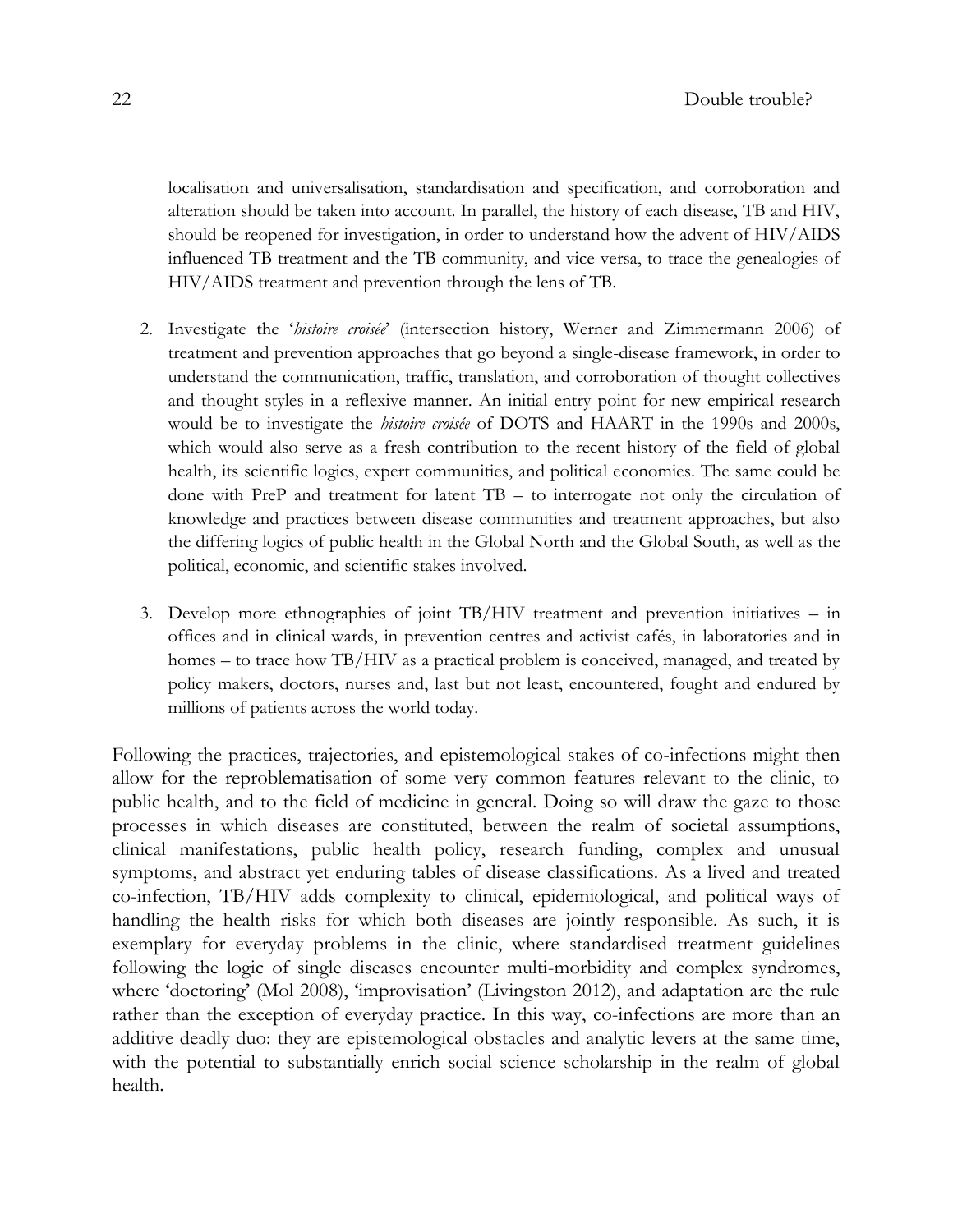## Acknowledgements

We want to express our deep gratefulness for the inspiring discussions we had with all the participants of the international symposium 'TB/HIV: Distinct Histories, Entangled Futures. Towards an Epistemology of Co-infection', which took place at the Fondation Brocher in Geneva in February 2014 and was generously funded by the Fondation Brocher as well as the Institute for the History of Medicine of the University of Zürich. The programme, a full list of speakers, and the conference report can be found at: [http://somatosphere.net/2014/03/tbhiv-distinct-historiesentangled-futures-towards-an](http://somatosphere.net/2014/03/tbhiv-distinct-histories-entangled-futures-towards-an-epistemology-of-co-infection.html)[epistemology-of-co-infection.html.](http://somatosphere.net/2014/03/tbhiv-distinct-histories-entangled-futures-towards-an-epistemology-of-co-infection.html) Many thanks also to the two anonymous reviewers as well as the editors of *Medicine Anthropology Theory* for their comments on an earlier draft of this article. Finally, a warm thank you to Erin Martineau for extremely careful and useful edits of this text.

## About the author

Lukas Engelmann received his PhD in history from the Humboldt University of Berlin in 2013. His dissertation, titled 'AIDS as a Clinical Picture of Disease: The Normalization of an Epidemic in the AIDS Atlas', engages with the visual history of AIDS/HIV, contributing to a broader perspective on visualisations in medial history and intervening with an interdisciplinary research design into the emerging field of the historiography of AIDS. Since May 2014, he is an appointed postdoctoral research associate at CRASSH, University of Cambridge, following the visual history of the third plague pandemic in North and South America.

Janina Kehr teaches and conducts research at the Centre for Medical Humanities at the University of Zurich. She studied anthropology and political science at the University of Göttingen and the University of California Santa Cruz. In 2012, she received her PhD in anthropology from the Ecole des Hautes Etudes en Sciences Sociales Paris and the Humboldt University of Berlin with a dissertation on tuberculosis in France and Germany, entitled 'A Disease Without a Future'. Currently she is preparing an ethnographic book on TB control in Europe, contributing to the emerging field of global health in the North. She is simultaneously working on a new research project on medical belonging, health citizenship, and biopolitical nostalgia in austerity Europe.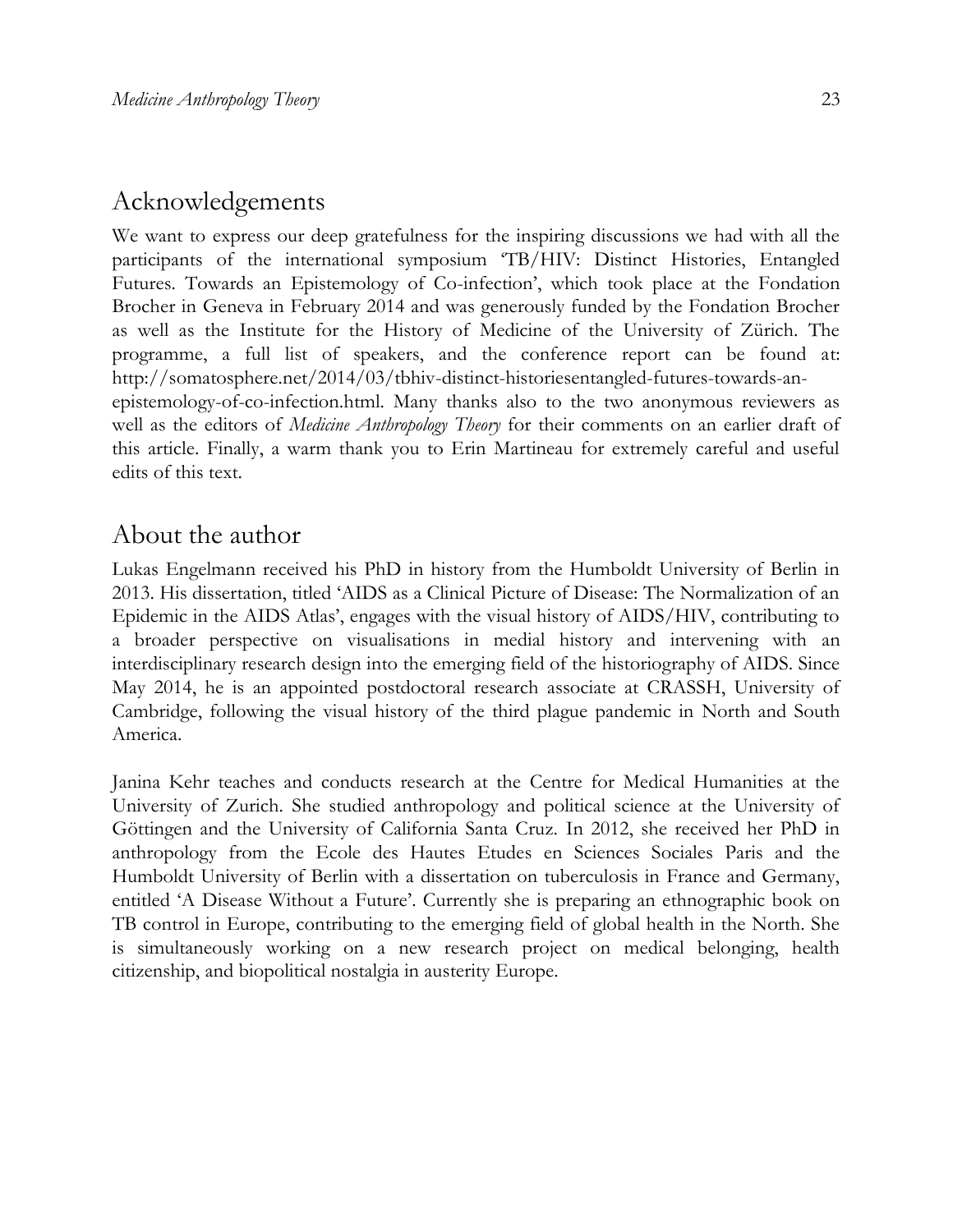# References

- ACTION. 2009. *Living with HIV, Dying of TB: A Critique of the Response of Global AIDS Donors to the Co-Epidemic*. Washington, DC: RESULTS Educational Fund.
- Aggleton, Peter, Peter Davis, and Graham Hart, eds. 1997. *AIDS: Activism and Alliances. Social Aspects of AIDS*. London: Taylor & Francis.
- Amrith, Sunil. 2004. 'In Search of a "Magic Bullet" for Tuberculosis: South India and Beyond, 1955–1965'. *Social History of Medicine* 17, no. 1: 113–30. [http://dx.doi.org/10.1093/shm/17.1.113.](http://dx.doi.org/10.1093/shm/17.1.113)
- Armstrong, David. 2012. 'Screening: Mapping Medicine's Temporal Spaces'. *Sociology of Health & Illness* 34, no. 2: 177–93. [http://dx.doi.org/10.1111/j.1467-](http://dx.doi.org/10.1111/j.1467-9566.2011.01438.x) [9566.2011.01438.x.](http://dx.doi.org/10.1111/j.1467-9566.2011.01438.x)
- Bachelard, Gaston. 2002. *The Formation of the Scientific Mind*. Manchester: Clinamen.
- Barnes, David. 1995. *The Making of a Social Disease: Tuberculosis in Ninenteenth-Century France*. Berkeley: University of California Press.
- Bersani, Leo. 1988. 'Is the Rectum a Grave?' In *AIDS, Cultural Analysis, Cultural Activism*, edited by Douglas Crimp, 197–222. Cambridge, MA: MIT Press.
- Bordowitz, Gregg. 2010. *Imagevirus: General Idea*. London: Afterall Books.
- Brandt, Allan M., and David Jones. 2000. 'AIDS, Historical'. In *Encyclopedia of Microbiology*, 104–15. Waltham, MA: Academic Press.
- Broekmans, J. F. 1991. 'Tuberculosis and HIV-Infection in Developing Countries'. *Tropical and Geographical Medicine* 43, no. 3: 13–21.
- Bryder, Linda. 1988. *Below the Magic Mountain: A Social History of Tuberculosis in Twentieth-Century Britain*. Oxford: Clarendon Press Oxford Historical Monographs.
- Calhoun, Craig. 2004. 'A World of Emergencies: Fear, Intervention, and the Limits of Cosmopolitan Order'. *Canadian Review of Sociology/Revue Canadienne de Sociologie* 41, no. 4: 373–95. [http://dx.doi.org/10.1111/j.1755-618X.2004.tb00783.x.](http://dx.doi.org/10.1111/j.1755-618X.2004.tb00783.x)
- Canguilhem, Georges. 1978. *On the Normal and the Pathological*. Dordrecht, Boston, London: Reidel.
- CDC (Centers for Disease Control). 1981. 'Pneumocystis Pneumonia Los Angeles'. *Morbidity and Mortality Weekly Report* 30 (June): 250–52.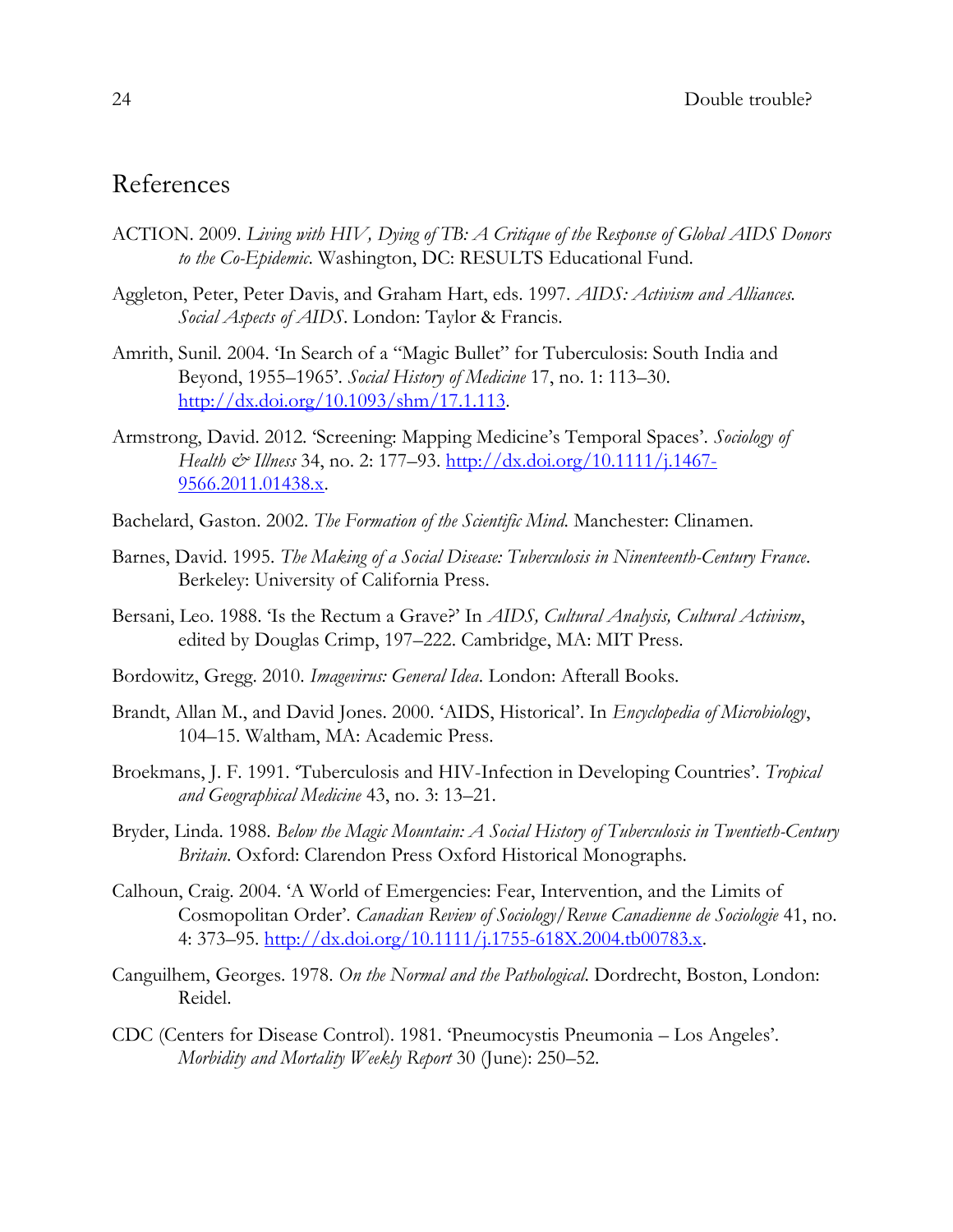- CDC. 1991. *Tuberculosis, the Connection between TB and HIV (the AIDS Virus)*. Atlanta, GA: U.S. Dept. of Health and Human Services, Public Health Service, Centers for Disease Control.
- Chabrol, Fanny. 2014a. *Prendre soin de sa population: L'exception botwanaise face au sida*. Paris: MSH Paris.
- Chabrol, Fanny. 2014b. 'Biomedicine, Public Health, and Citizenship in the Advent of Antiretrovirals in Botswana'. *Developing World Bioethics* 14, no. 2: 75–82. [http://dx.doi.org/10.1111/dewb.12051.](http://dx.doi.org/10.1111/dewb.12051)
- Chabrol, Fanny. 2014c. 'HIV and Hepatitis-C Coinfection in Cameroon'. Paper presented at the 'TB/HIV: Distinct Histories, Entangled Futures. Towards an Epistemology of Co-infection' symposium, Fondation Brocher, Geneva, 28 February.
- Coffin, J., A. Haase, J. A. Levy, L. Montagnier, S. Oroszlan, N. Teich, H. Temin, K. Toyoshima, H. Varmus, P. Vogt, and R. Weiss. 1986. 'Human Immunodeficiency Viruses'. *Science* 232 (May): 697.
- Condrau, Flurin, and Michael Worboys. 2010. *Tuberculosis Then and Now: Perspectives on the History of an Infectious Disease*. Montreal: McGill-Queen's Press.
- Cooter, Roger, and Claudia Stein. 2007. 'Coming into Focus: Posters, Power, and Visual Culture in the History of Medicine'. *Medizinhistorisches Journal* 42, no. 2: 180–209.
- Crane, Johanna T. 2011. 'Viral Cartographies: Mapping the Molecular Politics of Global HIV'. *BioSocieties* 6, no. 2: 142–66. [http://dx.doi.org/10.1057/biosoc.2010.37.](http://dx.doi.org/10.1057/biosoc.2010.37)
- Crimp, Douglas. 1988. 'How to Have Promiscuity in an Epidemic?' In *AIDS, Cultural Analysis, Cultural Activism*, edited by Douglas Crimp, 237–71. Cambridge, MA: MIT Press.
- Crimp, Douglas. 2003. 'Melancholia and Moralism'. In *Loss: The Politics of Mourning*, edited by David L. Eng, David Kazanjian, and Judith Butler, 188–204. Berkeley: University of California Press.
- Crimp, Douglas, and Adam Rolston. 1990*. AIDS Demo Graphics*. Seattle: Bay Press.
- Daftary, Amrita. 2012. 'HIV and Tuberculosis: The Construction and Management of Double Stigma'. *Social Science & Medicine* 74, no 10: 1512–19.
- Draus, Paul. 2004. *Consumed in the City: Observing Tuberculosis at Century's End*. Philadelphia: Temple University Press.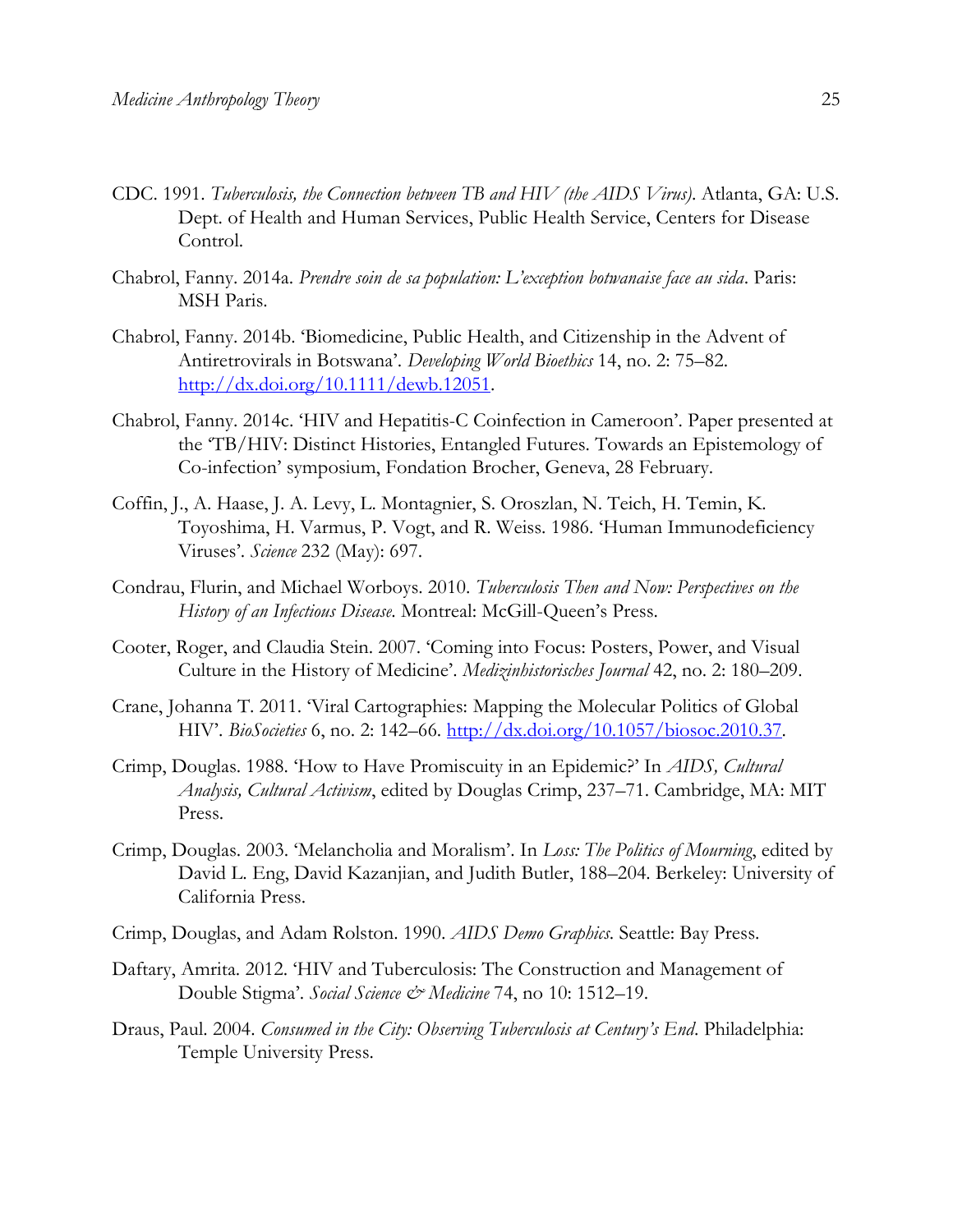- Engelmann, Lukas. 2012. 'Ein queeres Bild von AIDS: HIV-Visualisierungen und queere Politiken des Vergessens'. *Feministische Studien* 30, no. 2: 245–58.
- Epstein, Steven. 1996. *Impure Science: AIDS, Activism, and the Politics of Knowledge*. Berkeley: University of California Press.
- Faber, Knut. 1930. *Nosography: The Evolution of Clinical Medicine in Modern Times*. New York: AMS.
- Fairchild, A. L., and Gerald M. Oppenheimer. 1998. 'Public Health Nihilism vs Pragmatism: History, Politics, and the Control of Tuberculosis'. *American Journal of Public Health*  88, no. 7: 1105–17.
- Farmer, Paul. 2000. 'The Consumption of the Poor. Tuberculosis in the 21st Century'. *Ethnography* 1, no. 2: 183–216. [http://dx.doi.org/10.1177/14661380022230732.](http://dx.doi.org/10.1177/14661380022230732)
- Farmer, Paul, Arthur Kleinman, Jim Yong Kim, and Matthew Basilico, eds. 2013. *Reimagining Global Health: An Introduction*. Berkeley: University of California Press.
- Farmer, Paul, Fernet Léandre, Joia Mukherjee, Rajesh Gupta, Laura Tarter, and Jim Yong Kim. 2001. 'Community-Based Treatment of Advanced HIV Disease: Introducing DOT-HAART (Directly Observed Therapy with Highly Active Antiretroviral Therapy)'. *Bulletin of the World Health Organization* 79, no. 12: 1145–51.
- Farthing, Charles F., ed. 1988. *A Color Atlas of AIDS*. Chicago: Year Book Medical Publishers.
- Fassin, Didier. 2007. *When Bodies Remember: Experiences and Politics of AIDS in South Africa*. Berkeley: University of California Press.
- Fee, Elizabeth, and Daniel M. Fox, eds. 1992. *AIDS: The Making of a Chronic Disease*. Berkeley: University of California Press.
- Fleck, Ludwik. 1981. *Genesis and Development of a Scientific Fact*. Edited by Thaddeus J. Trenn and Robert K. Merton. Chicago: University of Chicago Press.
- Frick, Mike, and Eleonora Jiménez-Levi. 2013. *Report on Tuberculosis Research Funding Trends, 2005–2012*. New York: Treatment Action Group.
- Gallo, Robert. 1987. 'The AIDS Virus'. *Scientific American*, no. 1 (January): 46–57.
- Gandy, Matthew, and Alimuddin Zumla. 2003. *The Return of the White Plague: Global Poverty and the 'New' Tuberculosis*. London: Verso.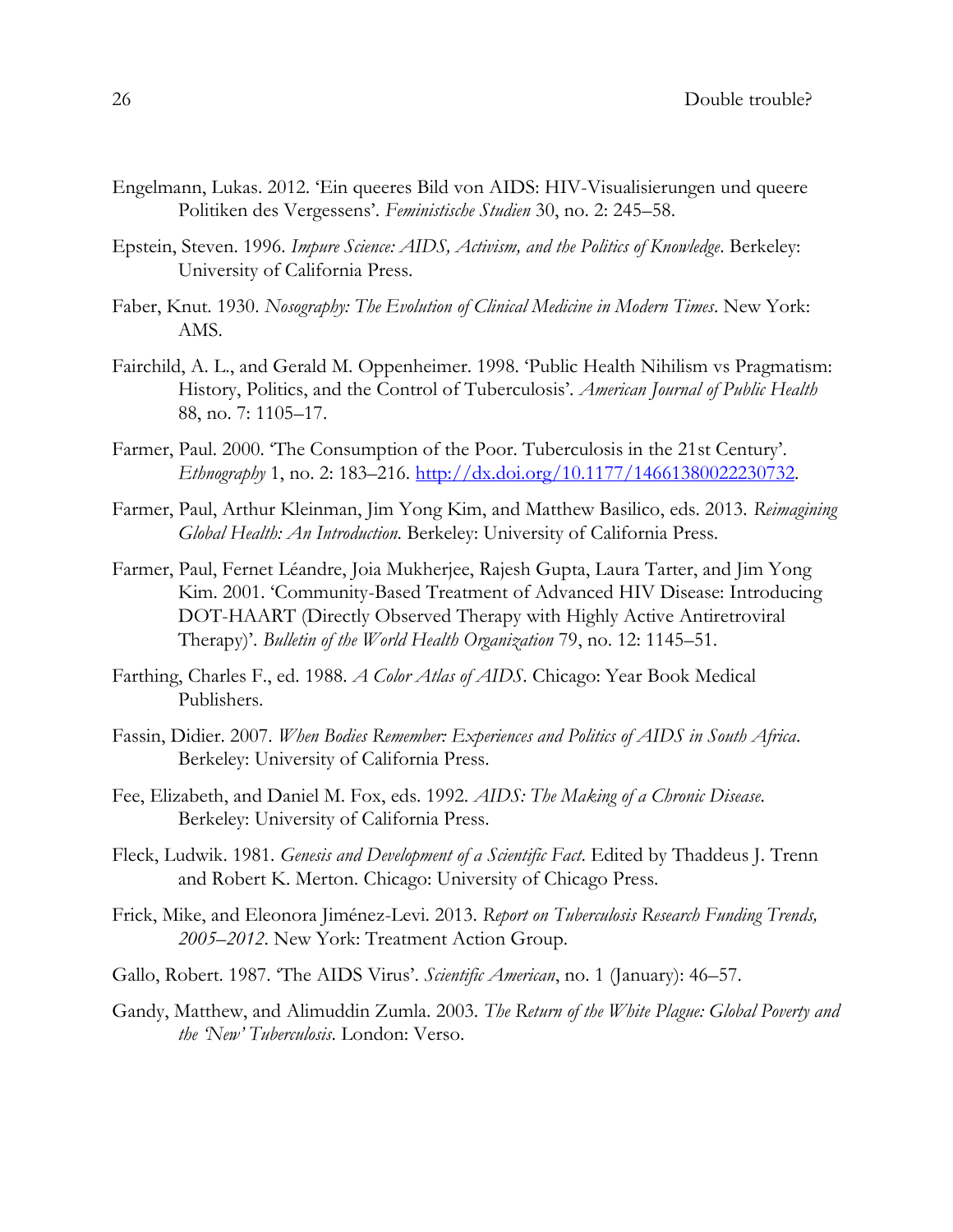- Getahun, Haileyesus, Christian Gunneberg, Reuben Granich, and Paul Nunn. 2010. 'HIV Infection–Associated Tuberculosis: The Epidemiology and the Response'. *Clinical Infectious Diseases* 50, no. s3: S201–07. [http://dx.doi.org/10.1086/651492.](http://dx.doi.org/10.1086/651492)
- Gradmann, Christoph. 2005. *Krankheit im Labor: Robert Koch und die medizinische Bakteriologie*. Göttingen: Wallstein.
- Greub, G., B. Ledergerber, M. Battegay, P. Grob, L. Perrin, H. Furrer, and P. Burgisser. 2000. 'Clinical Progression, Survival, and Immune Recovery during Antiretroviral Therapy in Patients with HIV-1 and Hepatitis C Virus Coinfection: The Swiss HIV Cohort Study'. *The Lancet* 356, no. 9244: 1800-05. [http://dx.doi.org/10.1016/S0140-](http://dx.doi.org/10.1016/S0140-6736(00)03232-3) [6736\(00\)03232-3.](http://dx.doi.org/10.1016/S0140-6736(00)03232-3)
- Harden, Victoria A., and Anthony Fauci. 2012. *AIDS at 30: A History*. Washington, DC: Potomac Books.
- Harper, Ian. 2006. 'Anthropology, DOTS and Understanding Tuberculosis Control in Nepal'. *Journal of Biosocial Science* 38, no. 1: 57.
- Harrington, Mark. 2010. 'From HIV to Tuberculosis and Back Again: A Tale of Activism in 2 Pandemics'. *Clinical Infectious Diseases* 50, no. s3: S260–66. [http://dx.doi.org/10.1086/651500.](http://dx.doi.org/10.1086/651500)
- Holt, M., D. A. Murphy, D. Callander, J. Ellard, M. Rosengarten, S. C. Kippax, and J. B. F. de Wit. 2012. 'Willingness to Use HIV Pre-Exposure Prophylaxis and the Likelihood of Decreased Condom Use Are Both Associated with Unprotected Anal Intercourse and the Perceived Likelihood of Becoming HIV Positive among Australian Gay and Bisexual Men'. *Sexually Transmitted Infections* 88, no. 4: 258–63. [http://dx.doi.org/10.1136/sextrans-2011-050312.](http://dx.doi.org/10.1136/sextrans-2011-050312)
- Kaufmann, S. H. E., and Bruce D. Walker, eds. 2009. *AIDS and Tuberculosis: A Deadly Liaison*. Weinheim: Wiley-VCH. PDF e-book. [http://public.eblib.com/EBLPublic/PublicView.do?ptiID=481853.](http://public.eblib.com/EBLPublic/PublicView.do?ptiID=481853)
- Kehr, Janina. 2012a. 'Blind Spots and Adverse Conditions of Care: Screening Migrants for Tuberculosis in France and Germany'. *Sociology of Health & Illness* 34, no. 2: 251–65. [http://dx.doi.org/10.1111/j.1467-9566.2011.01415.x.](http://dx.doi.org/10.1111/j.1467-9566.2011.01415.x)
- Kehr, Janina. 2012b. *Une maladie sans avenir: Anthropologie de la tuberculose en France et en Allemagne*. Paris: Ecole des hautes études en sciences sociales.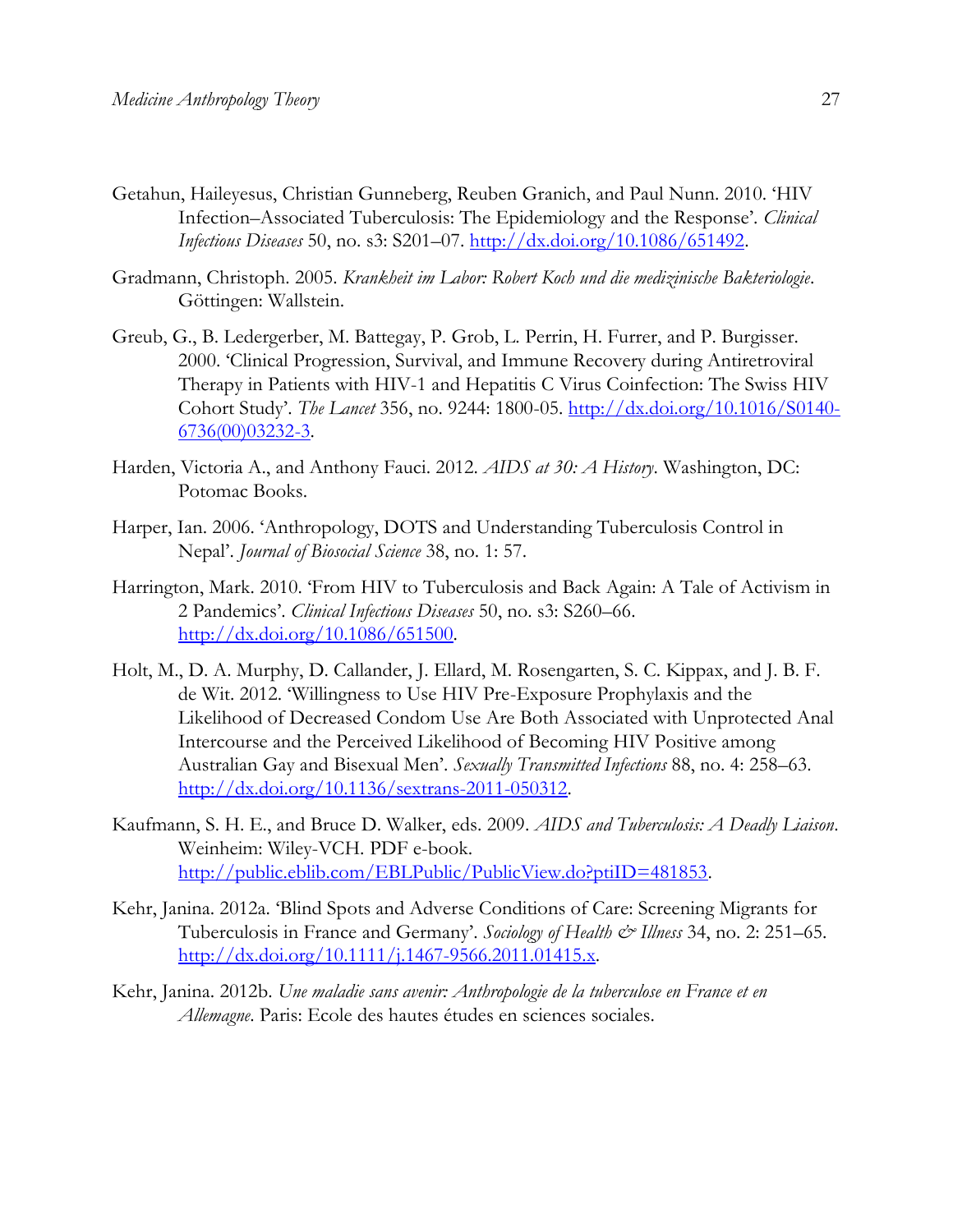- Kehr, Janina, and Flurin Condrau. Forthcoming. 'Recurring Revolutions? Tuberculosis Treatment in the Era of Antibiotics'. In *Therapeutic Revolutions: Pharmaceuticals and Social Change in the Twentieth Century*, edited by Jeremy Greene, Flurin Condrau, and Elizabeth Siegel Watkins. Chicago: University of Chicago Press.
- Keshavjee, Salmaan, MD. 2014. *Blind Spot: How Neoliberalism Infiltrated Global Health*. Berkeley: University of California Press. [http://public.eblib.com/choice/publicfullrecord.aspx?p=1711048.](http://public.eblib.com/choice/publicfullrecord.aspx?p=1711048)
- Koch, Erin. 2013a. 'Tuberculosis Is a Threshold: The Making of a Social Disease in Post-Soviet Georgia'. *Medical Anthropology* 32, no. 4: 309–24. [http://dx.doi.org/10.1080/01459740.2012.751384.](http://dx.doi.org/10.1080/01459740.2012.751384)
- Koch, Erin. 2013b. *Free Market Tuberculosis: Managing Epidemics in Post-Soviet Georgia*. Nashville, TN: Vanderbilt University Press.
- Lakoff, Andrew. 2010. 'Two Regimes of Global Health'. *Humanity: An International Journal of Human Rights, Humanitarianism, and Development* 1, no. 1: 59–79. [http://dx.doi.org/10.1353/hum.2010.0001.](http://dx.doi.org/10.1353/hum.2010.0001)
- Livingston, Julie. 2012. *Improvising Medicine: An African Oncology Ward in an Emerging Cancer Epidemic*. Durham, NC: Duke University Press.
- Mayer, Kenneth H., and Carol Dukes Hamilton. 2010. 'Synergistic Pandemics: Confronting the Global HIV and Tuberculosis Epidemics'. *Clinical Infectious Diseases* 50, no. s3: S67–70. [http://dx.doi.org/10.1086/651475.](http://dx.doi.org/10.1086/651475)
- Mol, Annemarie. 2008. *The Logic of Care: Health and the Problem of Patient Choice*. London, New York: Routledge.
- Nambuya, A., N. Sewankambo, J. Mugerwa, R. Goodgame, and S. Lucas. 1988. 'Tuberculous Lymphadenitis Associated with Human Immunodeficiency Virus (HIV) in Uganda'. *Journal of Clinical Pathology* 41, no. 1: 93–96. [http://dx.doi.org/10.1136/jcp.41.1.93.](http://dx.doi.org/10.1136/jcp.41.1.93)
- Narain, Jai P., Mario C. Raviglione, Arata Kochi, and WHO Tuberculosis Programme. 1992. 'HIVAssociated Tuberculosis in Developing Countries: Epidemiology and Strategies for Prevention'. Geneva: WHO. [http://apps.who.int//iris/handle/10665/60944.](http://apps.who.int/iris/handle/10665/60944)
- Ogden, Jessica, Gill Walt, and Louisiana Lush. 2003. 'The Politics of "Branding" in Policy Transfer: The Case of DOTS for Tuberculosis Control'. *Social Science & Medicine* 57, no. 1: 179–88. [http://dx.doi.org/10.1016/S0277-9536\(02\)00373-8.](http://dx.doi.org/10.1016/S0277-9536(02)00373-8)
- Oppenheimer, Gerald M. 1988. 'In the Eye of the Storm: The Epidemiological Construction of AIDS'. In *AIDS: The Burdens of History*, edited by Elizabeth Fee and Daniel M. Fox, 267–300. Berkeley: University of California Press.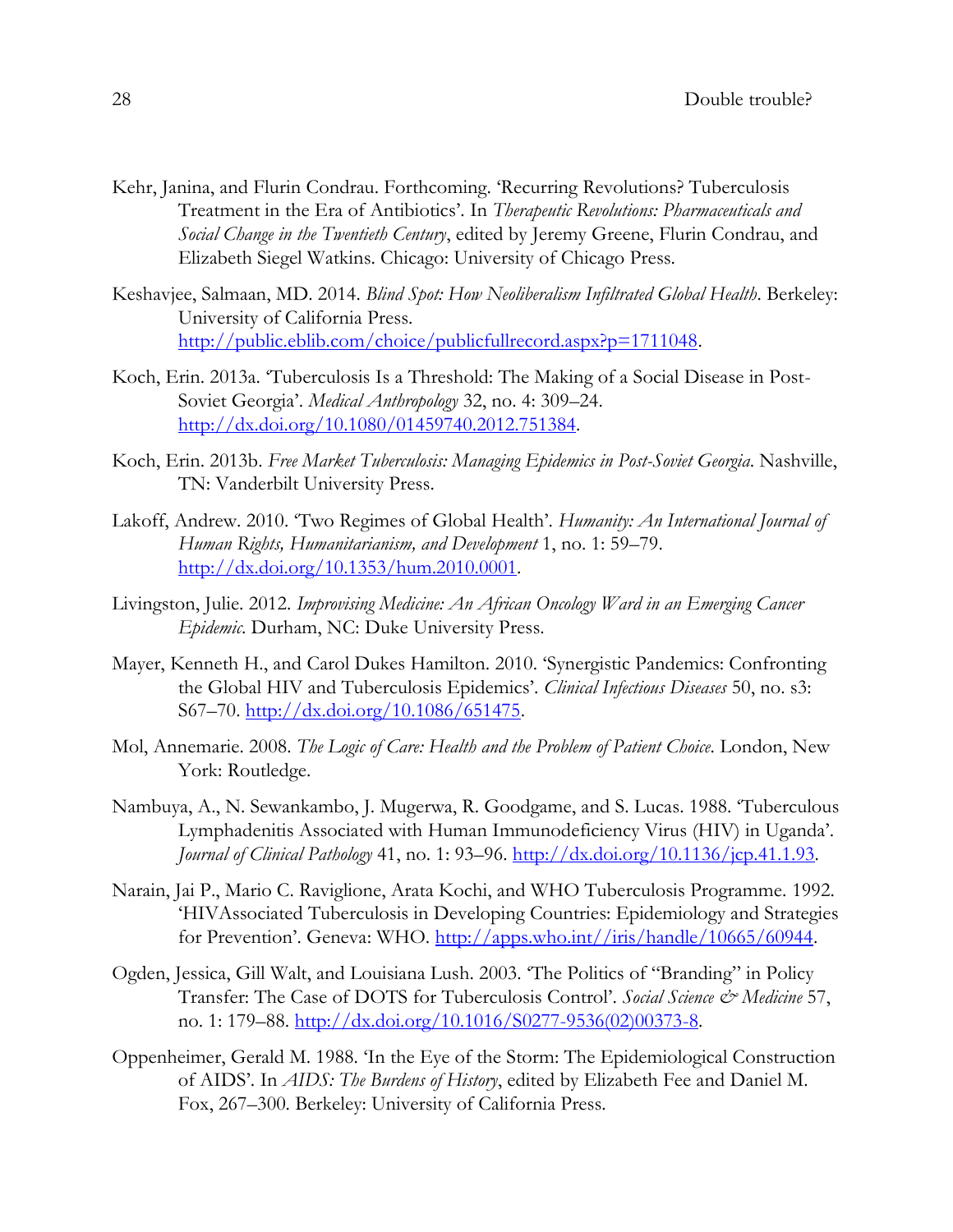- Packard, Randall M. 1989. *White Plague, Black Labor: Tuberculosis and the Political Economy of Health and Disease in South Africa*. Berkeley: University of California Press.
- Packard, Randall M., and Paul Epstein. 1991. 'Epidemiologists, Social Scientists, and the Structure of Medical Research on AIDS in Africa'. *Social Science & Medicine* 33, no. 7: 771–83.
- PAHO (Pan-American Health Organisation). 1993. 'Association between HIV and Tuberculosis : Technical Guide'. Washington, DC: PAHO. [http://apps.who.int/iris/handle/10665/48822.](http://apps.who.int/iris/handle/10665/48822)
- Patton, Cindy. 2002. *Globalizing AIDS*. Minneapolis: University of Minnesota Press.
- Pepin, Jacques. 2011. *The Origins of AIDS*. Cambridge: Cambridge University Press.
- Preda, Alex. 2005. *AIDS, Rhetoric, and Medical Knowledge*. Cambridge: Cambridge University Press.
- Quirke, Viviane, and Jean-Paul Gaudillière. 2008. 'The Era of Biomedicine: Science, Medicine, and Public Health in Britain and France after the Second World War'. *Medical History* 52, no. 4: 441–52. [http://dx.doi.org/10.1017/S002572730000017X.](http://dx.doi.org/10.1017/S002572730000017X)
- Raviglione, Mario C., Jai P. Narain, and Arata Kochi. 1992. 'HIV-Associated Tuberculosis in Developing Countries: Clinical Features, Diagnosis and Treatment'. *WHO Bulletin* 70, no 4: 515–26. [http://apps.who.int//iris/handle/10665/51590.](http://apps.who.int/iris/handle/10665/51590)
- Rees, Tobias. 2014. 'Humanity/Plan; Or, on the "Stateless" Today (Also Being an Anthropology of Global Health)'. *Cultural Anthropology* 29, no. 3: 457–78. [http://dx.doi.org/10.14506/ca29.3.02.](http://dx.doi.org/10.14506/ca29.3.02)
- Rosenberg, Charles E. 2002. 'The Tyranny of Diagnosis: Specific Entities and Individual Experience'. *The Milbank Quarterly* 80, no. 2: 236–60.
- Salive, M. E., D. Vlahov, and T. F. Brewer. 1990. 'Coinfection with Tuberculosis and HIV-1 in Male Prison Inmates'. *Public Health Reports* 105, no. 3: 307–10.
- Shannon, Gary W., and Gerald F. Pyle. 1989. 'The Origin and Diffusion of AIDS: A View from Medical Geography'. *Annals of the Association of American Geographers* 79, no. 1: 1–24.
- Singer, Merrill. 1996. 'A Dose of Drugs, a Touch of Violence, a Case of AIDS: Conceptualizing the SAVA Syndemic'. *Free Inquiry in Creative Sociology* 24, no. 2: 99– 110.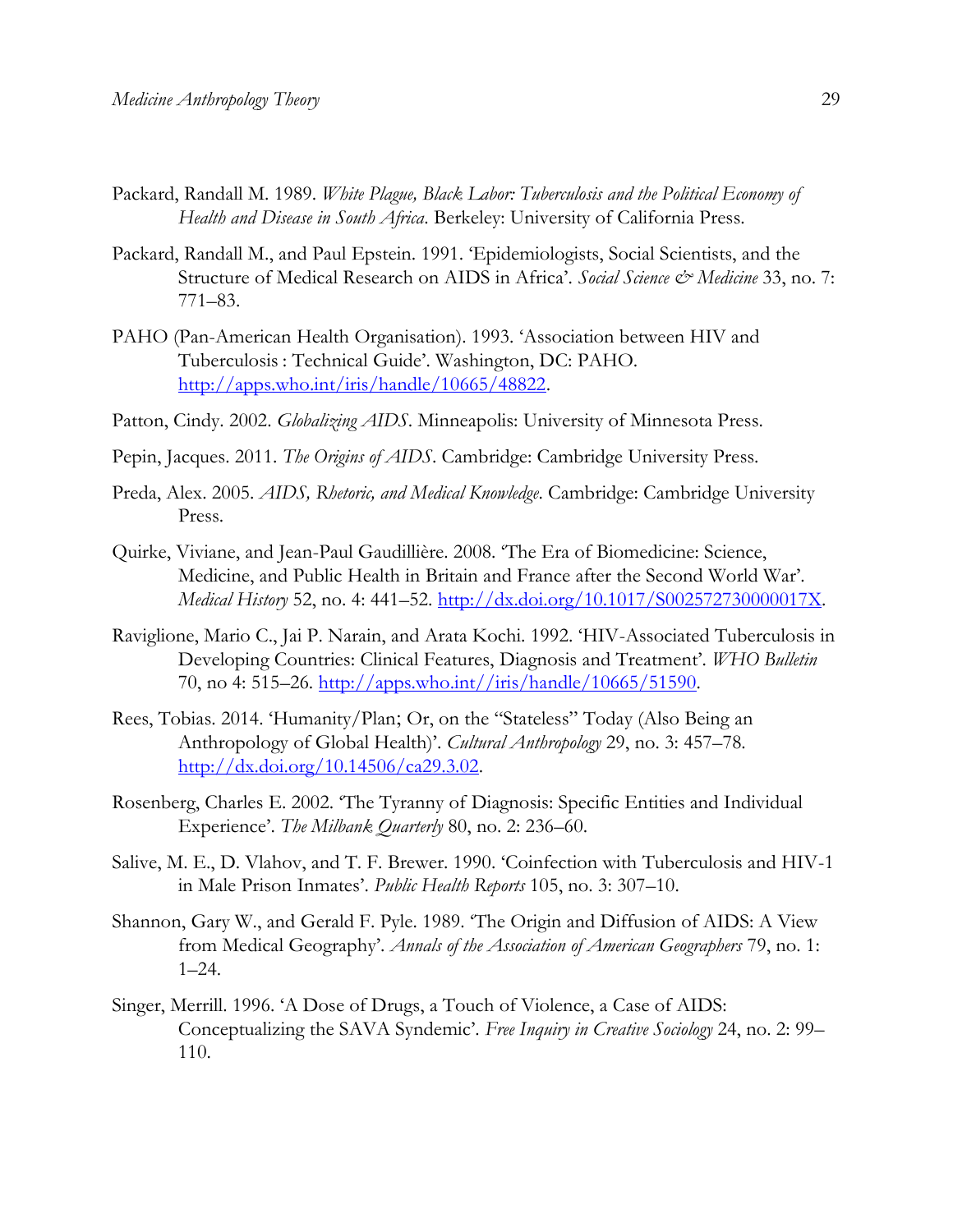- Singer, Merrill. 2009. *Introduction to Syndemics: A Critical Systems Approach to Public and Community Health*. London: John Wiley & Sons.
- Singer, Merrill, Pamela I. Erickson, Louise Badiane, Rosemary Diaz, Dugeidy Ortiz, Traci Abraham, and Anna Marie Nicolaysen. 2006. 'Syndemics, Sex and the City: Understanding Sexually Transmitted Diseases in Social and Cultural Context'. *Social Science & Medicine* 63, no. 8: 2010–21. [http://dx.doi.org/10.1016/j.socscimed.2006.05.012.](http://dx.doi.org/10.1016/j.socscimed.2006.05.012)
- Smelyanskaya, Marina, and Treatment Action Group. 2013. *Global Investments in HIV Treatment Research and Development in 2010 and 2011*. New York: Treatment Action Group.
- Strange, Carolyn, and Alison Bashford. 2003. *Isolation: Places and Practices of Exclusion*. New York: Routledge.
- Taylor, E. Michelle, and Ian Harper. 2014. 'The Politics and Anti-Politics of the Global Fund Experiment: Understanding Partnership and Bureaucratic Expansion in Uganda'. *Medical Anthropology* 33, no 3: 206–22. [http://dx.doi.org/10.1080/01459740.2013.796941.](http://dx.doi.org/10.1080/01459740.2013.796941)
- Timmermans, Stefan, and Marc Berg. 2010. *The Gold Standard: The Challenge of Evidence-Based Medicine and Standardization in Health Care*. Philadelphia: Temple University Press.
- Treichler, Paula A. 1988. 'AIDS, Homophobia, and Biomedical Discourse: An Epidemic of Signification'. In *AIDS, Cultural Analysis, Cultural Activism*, edited by Douglas Crimp, 31–70. Cambridge, MA: MIT Press.
- Vidal, Laurent, and Christopher Kuaban, eds. 2011. *Sida et Tuberculose : La Double Peine? Institutions, Professionnels et Sociétés Face À La Coinfection Au Cameroun et Au Sénégal*. Louvain-la-Neuve: Academia Bruylant.
- Watney, Simon. 1987. *Policing Desire, Pornography, AIDS, and the Media*. Minneapolis: University of Minnesota Press.
- Welshman, J., and A. Bashford. 2006. 'Health Screening Tuberculosis, Migration, and Medical Examination: Lessons from History'. *Journal of Epidemiology and Community Health* 60, no. 4: 282–84. [http://dx.doi.org/10.1136/jech.2005.038604.](http://dx.doi.org/10.1136/jech.2005.038604)
- Werner, Michael, and Bénédicte Zimmermann. 2006. 'Beyond Comparison: Histoire Croisée and the Challenge of Reflexivity'. *History and Theory* 45, no. 1: 30–50. [http://dx.doi.org/10.2307/3590723.](http://dx.doi.org/10.2307/3590723)